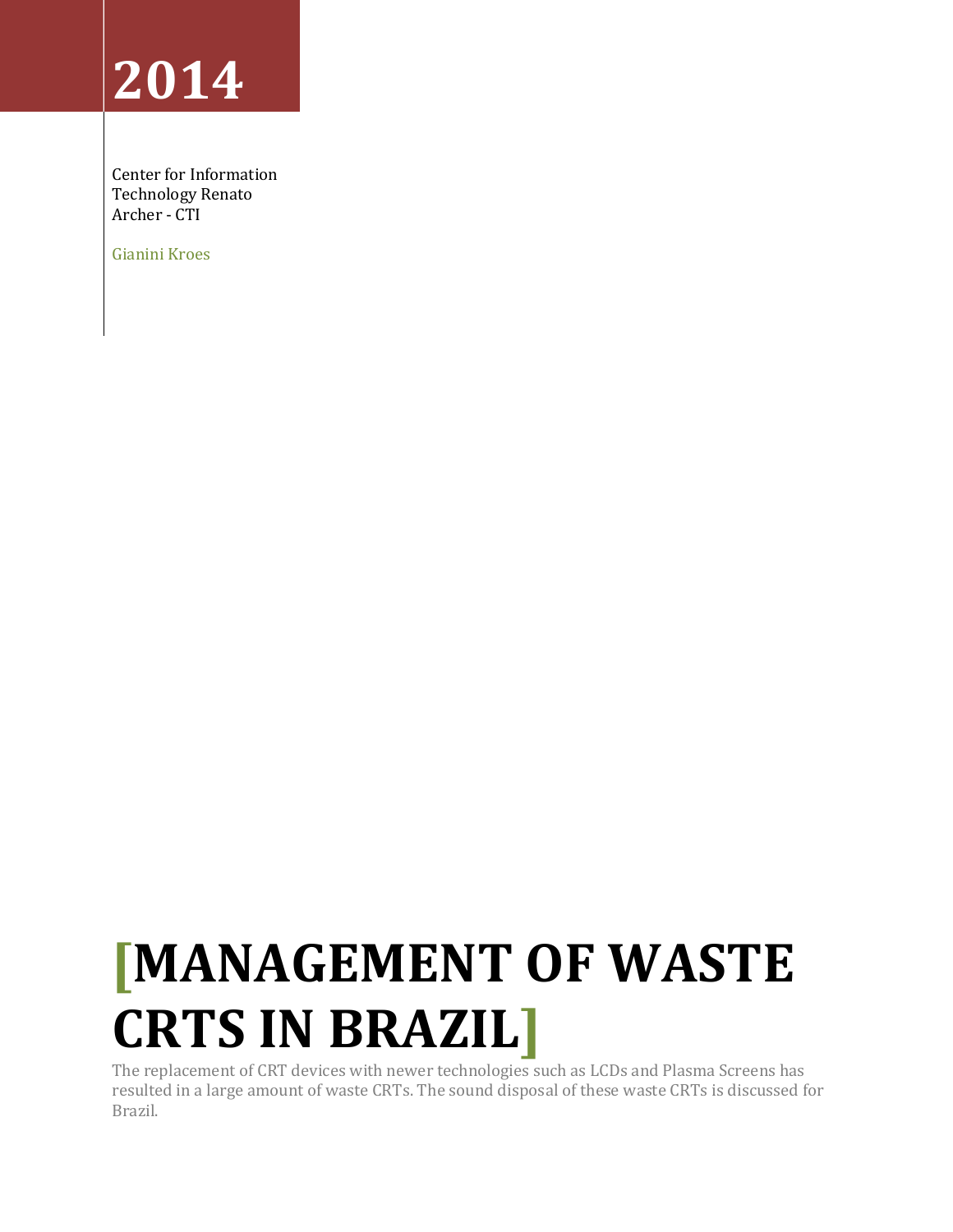# SUMMARY

CRT televisions and computer monitors have been rapidly replaced by devices with newer technologies such as LCDs and plasma screens. This replacement has resulted in a vast amount of waste CRTs. CRT disposal is of environmental concern because of their toxic components. Brazil has the reverse logistic recycling procedure for e-waste in place, however waste CRTs are not processed in an environmentally and economically sound manner. The objective of this study was a literature survey on the global processing of waste CRT in order to improve the processing of waste CRTs in Brazil. The first chapter discusses the elemental composition of CRTs and the adverse environmental effects resulting from incorrect disposal. The most abundant toxic compound in CRTs is lead. Global CRT disposal strategies are presented in the sequential chapter. The last chapter discusses the current disposal strategies of CRTs in Brazil and proposes a different route, based on global strategies. The production of lead from CRT funnel glass using hydrometallurgy is recommended. This process is environmentally and economically sound.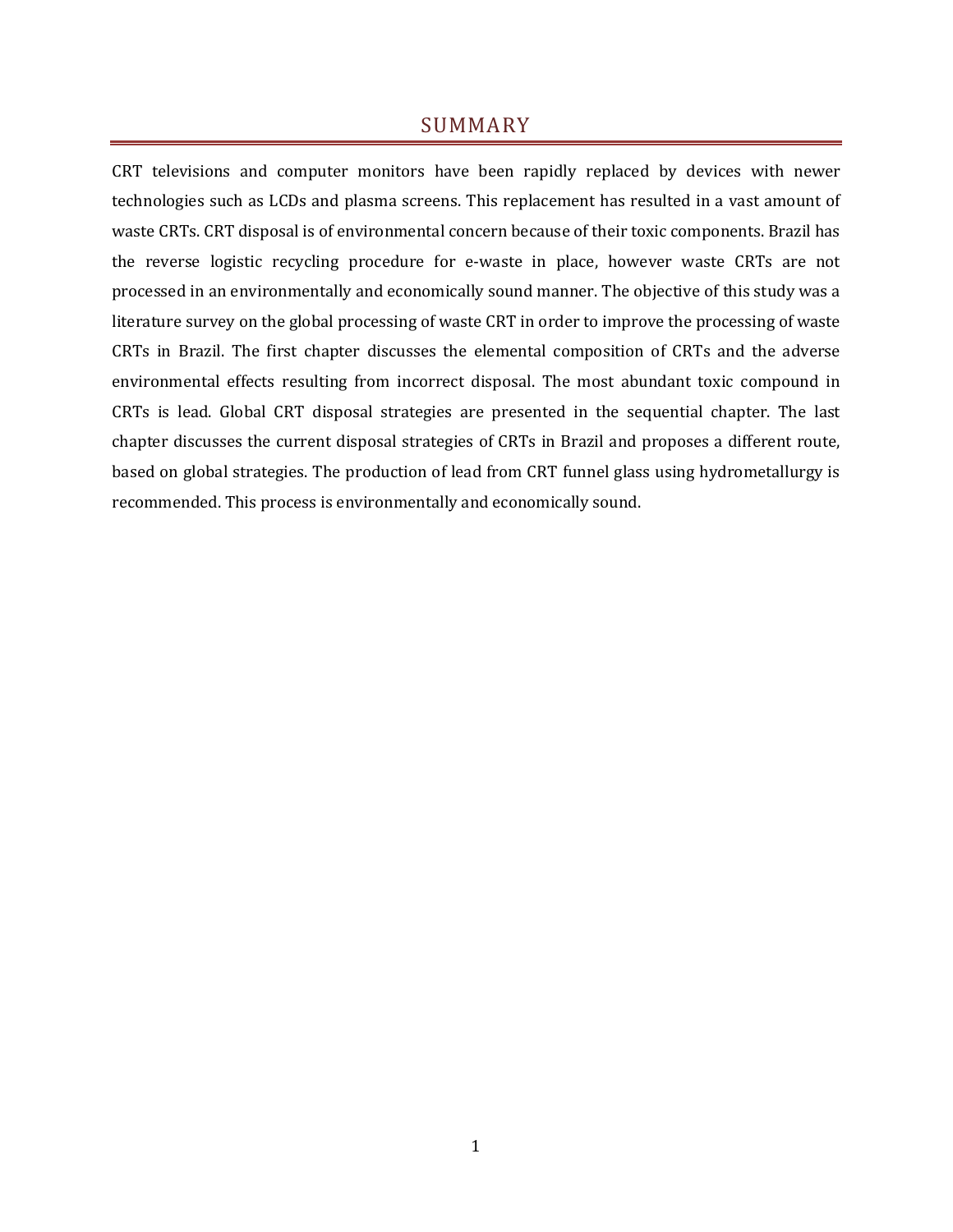# CONTENTS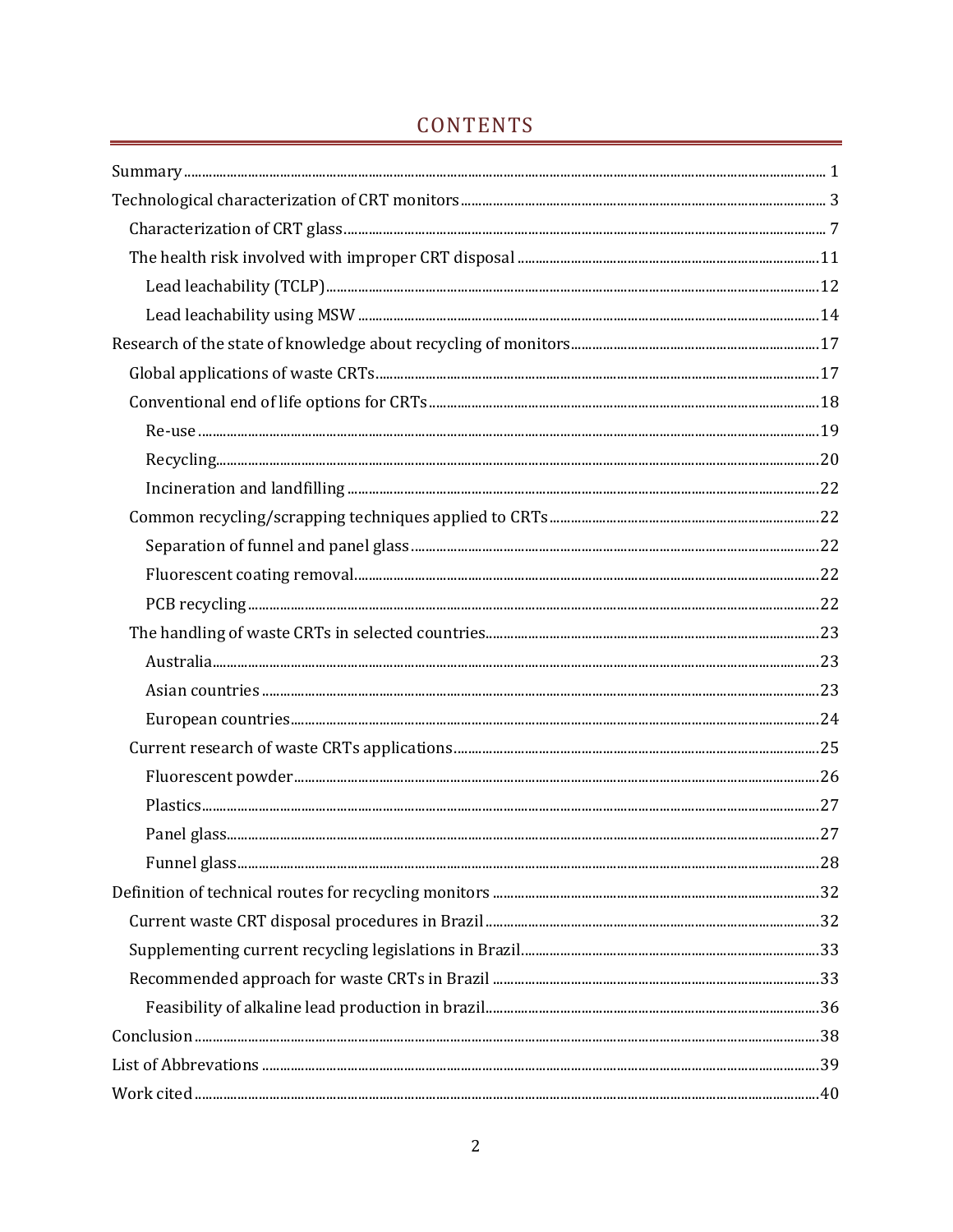# TECHNOLOGICAL CHARACTERIZATION OF CRT MONITORS

Cathode ray tubes (CRTs) were an integral part of computer screens and television monitors. The advancements in technology, however, have resulted in CRT devices being replaced by newer technologies such as liquid crystal displays (LCDs) and plasma screens. Presently, CRTs are obsolete and are considered waste. Figure 1 depicts a CRT, removed from its casing.



FIGURE 1 THE APPEARANCE OF A COLOR CRT[3]

Figure 2 depicts a television set with the cover removed and shows the CRT attached to a circuit board.



FIGURE 2 A TELEVISION SET WITH COVER REMOVED[4]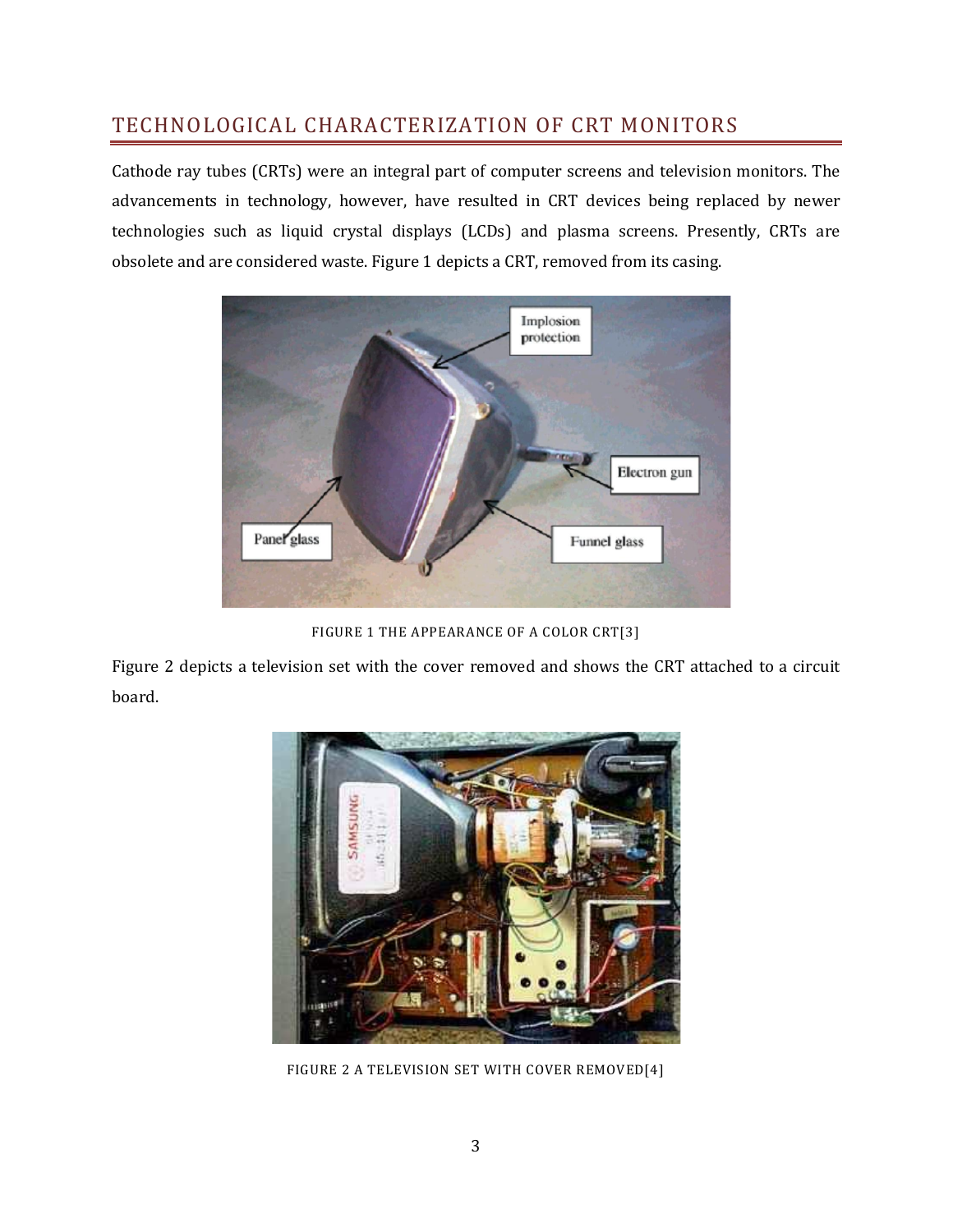Television screens and computer monitors containing CRTs are considered hazardous waste because of the various toxic components. CRT panel glass is coated with heavy metals and funnel glass contains a high amount of lead (Pb). In addition, the batteries and printed circuit boards (PCBs) also contain Pb. The plastics contain flame-retardant bromine and the television/computer monitors can even contain mercury [5]. These devices also contain valuable metals such as copper, iron, silver and gold within the wires and PCBs [5]. Proper disposal and recycling of these CRT containing devices is necessary to preserve the environment and doing so can even be profitable.

On average, two thirds of the weight of a television set and/or computer screen is composed of the CRT (Figure 3). The CRT is 85 % glass; this glass is further divided into panel glass (65%), funnel glass (30%) and neck glass (5%) [6]. Neck glass is the glass that encapsulates the electron gun(s). The first types of CRTs were monochrome; as technology advanced these were replaced by color CRTs. The main differences between color CRTs and monochrome CRTs are:

- A monochrome CRT contains a single electron gun while a color CRT contains three.
- A monochrome CRT has a single (white) phosphor while a color CRT has three; red, green and blue.
- A monochrome CRT does not contain frit (Figure 5).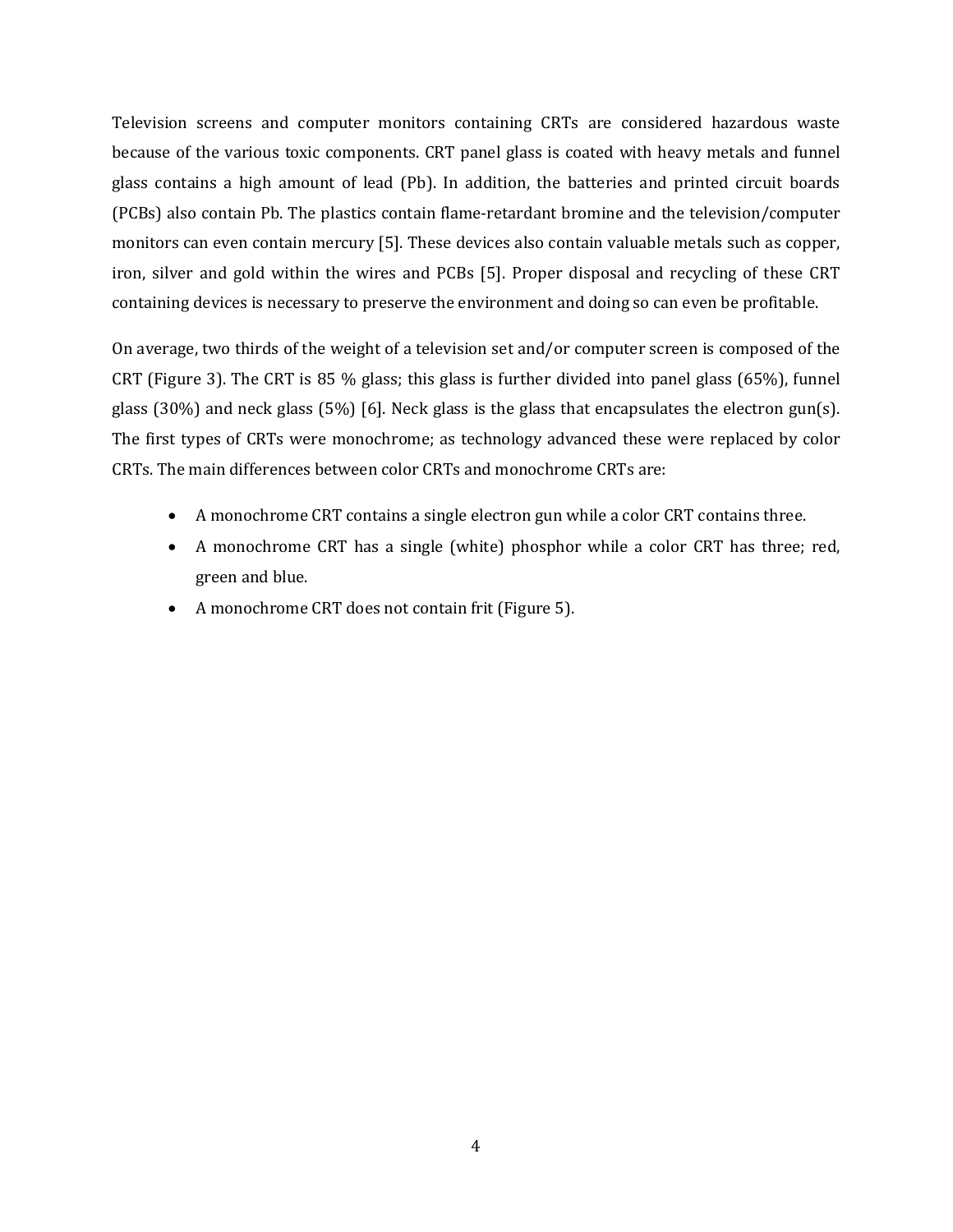

FIGURE 3 AVERAGE PARTS COMPOSITION OF COMPUTER MONITORS AND TELEVISIONS BY WEIGHT [7]

Most monochrome CRTs have already been replaced by color CRTs, therefore this report will focus more on color CRTs. Color CRTs are more advanced and contain more harmful compounds than monochrome CRTs, such as additional phosphors and frit seals [6]. This implies that stricter environmental regulations should be enforced when disposing of color CRTs, in comparison to monochrome CRTs. This also implies that the sensible disposal strategies used for color CRTs are applicable to monochrome CRTs but not vice versa. Figure 4 shows the schematic representation of a color CRT.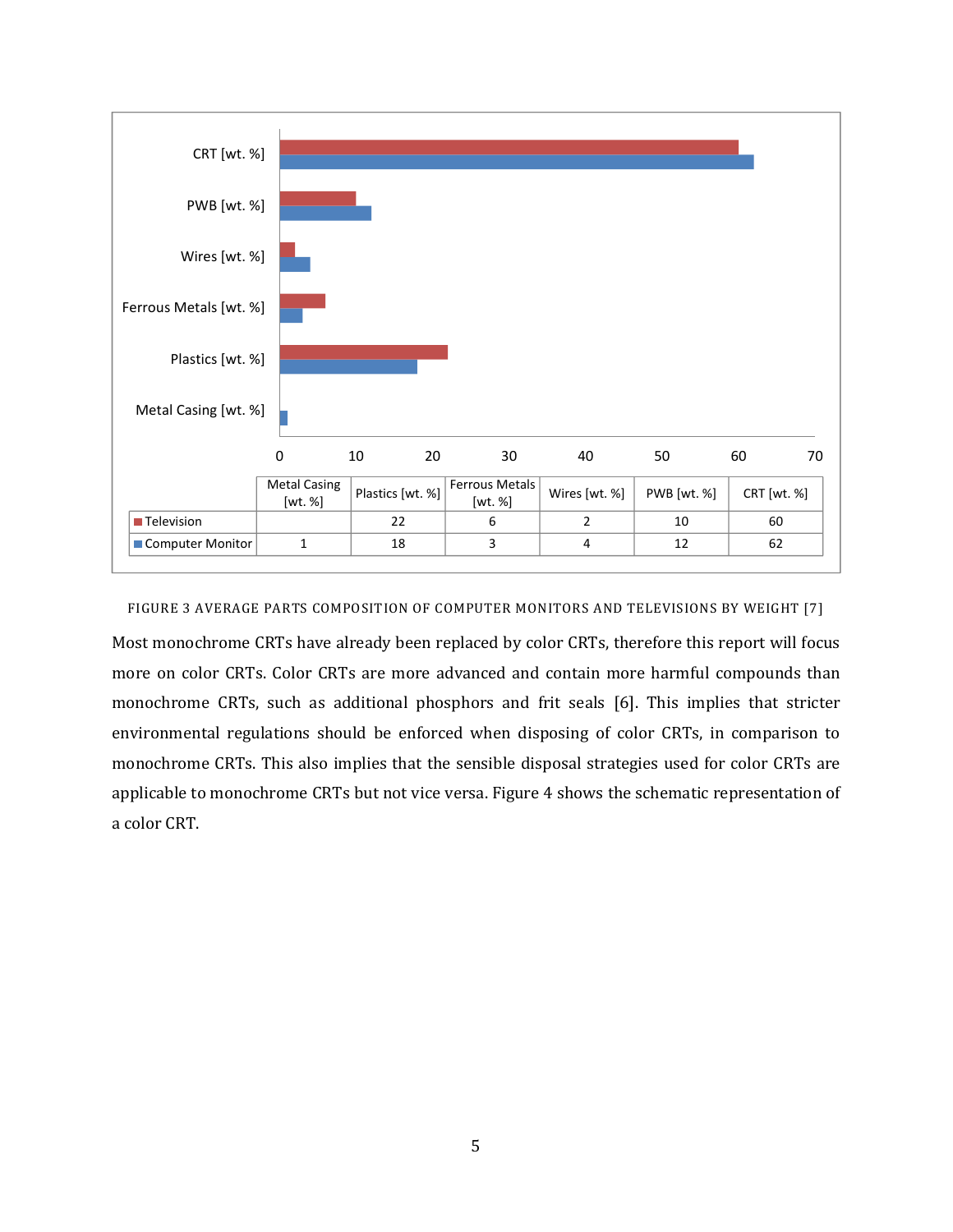

FIGURE 4 SCHEMATIC REPRESENTATION OF A COLOR CRT [8]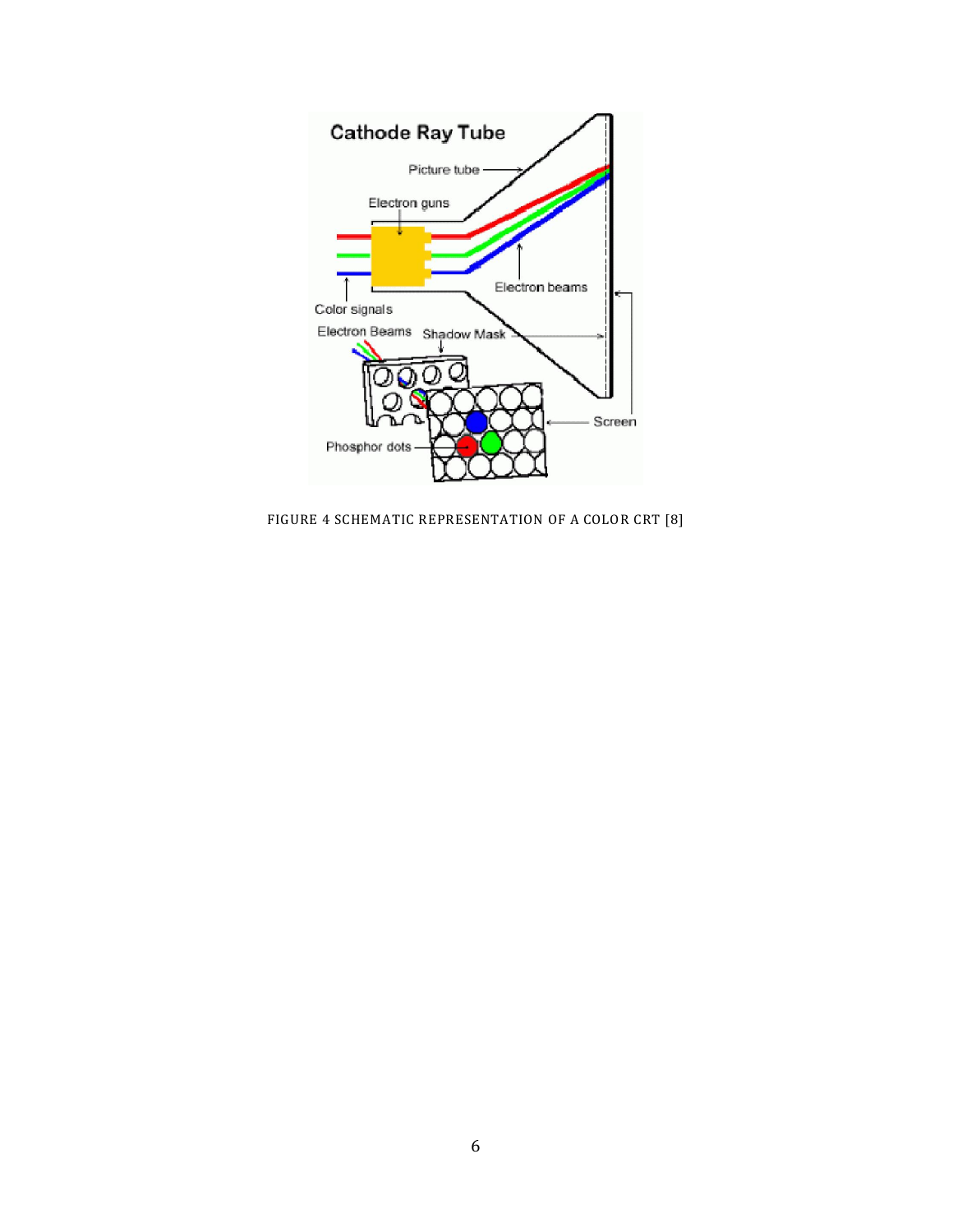# CHARACTERIZATION OF CRT GLASS [6]

The glass used in CRTs needs to possess certain qualities; these are X-ray absorption, electric resistivity, a high light transmittance and a suitable thermal expansion. The thermal expansion is required for the glass to be compatible with the sealing metal and the other glass present in the screen. Color CRTs use four different types of glass, each produced according to their specific technical requirements. These are:

- 1. Panel glass homogeneous barium-strontium glass of a greenish-blue color.
- 2. Funnel glass lead glass.
- 3. Neck glass very high lead content glass.
- 4. Frit glass a low melting lead glass, only present in color CRTs

Lead is required for its X-ray shielding properties. However, a high lead content causes browning of glass. This is inconsequential for neck and funnel glass but browning of panel glass will adversely affect the visibility of the screen. Due to this, panel glass is mostly leadless and the X-ray absorption properties are a result of the amount of barium (Ba), strontium (Sr) and zirconium (Zr) present. Alkali oxides can also cause browning. To mitigate this effect more than one alkali oxide is integrated in panel glass; typically sodium (Na) and potassium  $(K)$  are used. Antimonium (Sb) is added during glass production to prevent bubble formation and titanium (Ti) is added to panel glass to prevent solarization. Nickel (Ni) and cobalt (Co) are added to tint the panel; this tint is required to give panel glass the correct light transmission. Table 1 presents the oxide content of the different types of glass found in television screens and computer monitors.

Panel and funnel glass are coated with various chemicals. The inner surface of (color) CRT panel glass contains four coatings, these are:

- 1. A mixture of carbon and surfactants, producing a carbon black and clear stripes layer.
- 2. Three fluorescent color powders, called phosphors, a layer rich in heavy metals.
- 3. A wax-like layer (lacquer) to smooth out and seal the fluorescent powders in place.
- 4. An aluminum film, to enhance the brightness.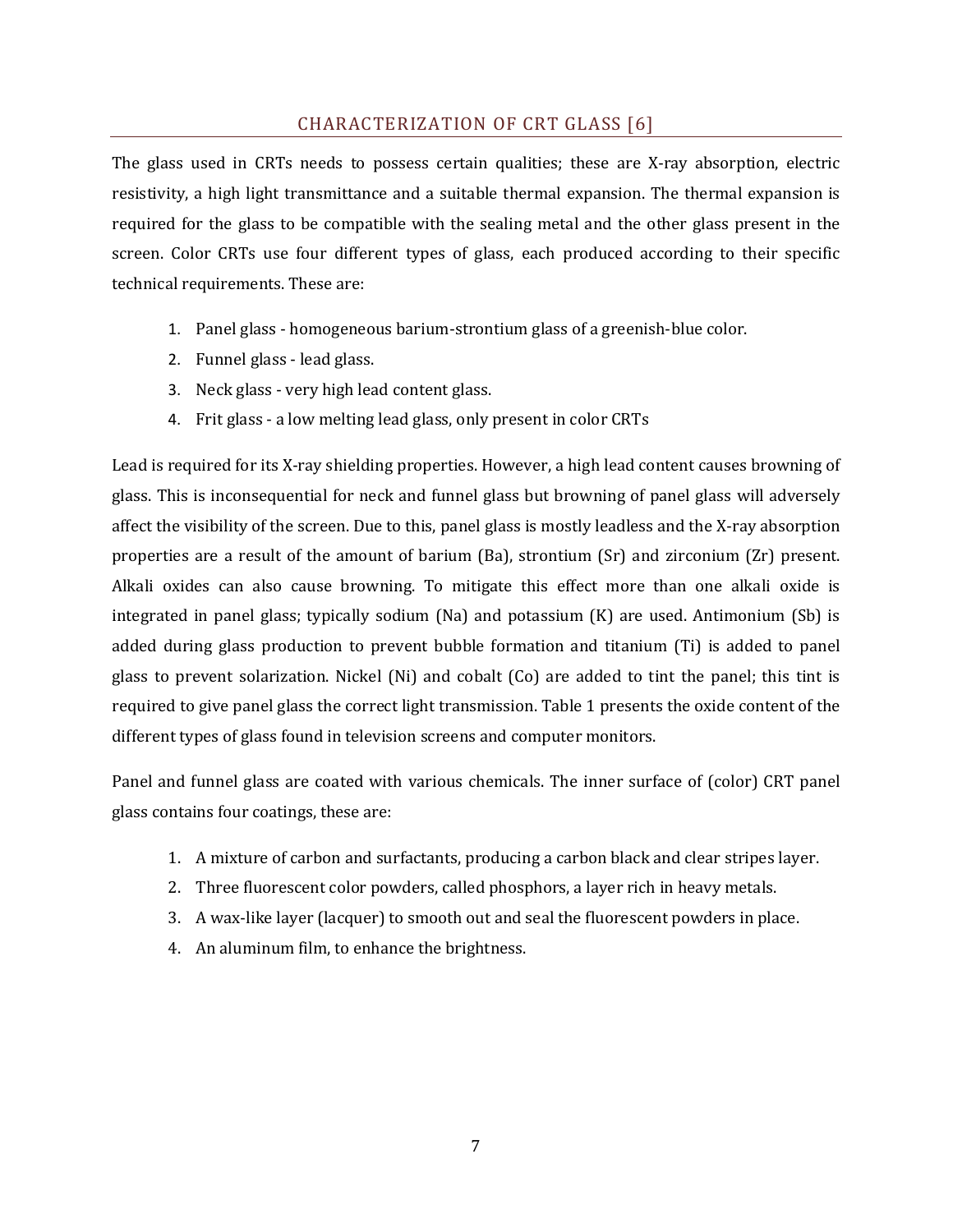The funnel glass contains two coatings, these are:

- 1. A non-reflective black graphite coating on the inner surface of the glass; this coating is a good electrical conductor [3].
- 2. An external layer of carbon black paint.

TABLE 1 THE OXIDE COMPOSITION (WT. %) OF COLOR CRT GLASS [6]

| <b>Oxide</b>                   | TV + PC Panel | TV + PC Funnel | <b>Neck</b> |
|--------------------------------|---------------|----------------|-------------|
| SiO <sub>2</sub>               | 61.23         | 56.72          | 50.00       |
| Al <sub>2</sub> O <sub>3</sub> | 2.56          | 3.42           | 1.00        |
| Na <sub>2</sub> O              | 8.27          | 6.99           | 2.00        |
| $K_2$ O                        | 5.56          | 5.37           | 10.00       |
| CaO                            | 1.13          | 3.12           | 2.00        |
| <b>MgO</b>                     | 0.76          | 2.02           | 0.00        |
| <b>BaO</b>                     | 10.03         | 4.03           | 0.00        |
| SrO                            | 8.84          | 1.99           | 0.00        |
| Fe <sub>2</sub> O <sub>3</sub> | 0.10          | 0.11           | 0.00        |
| $Sb_2O_3$                      | 0.30          | 0.30           | 0.30        |
| CoO                            | 0.02          | 0.00           | 0.00        |
| TiO <sub>2</sub>               | 0.35          | 0.19           | 0.00        |
| ZrO <sub>2</sub>               | 0.91          | 0.24           | 0.00        |
| ZnO                            | 0.18          | 0.22           | 0.00        |
| PbO                            | 0.02          | 15.58          | 34.00       |
| <b>NiO</b>                     | 0.03          | 0.02           | 0.00        |
|                                |               |                |             |
| <b>Total</b>                   | 100           | 100            | 100         |

The elemental composition of the coatings has been determined with XRF and is presented in .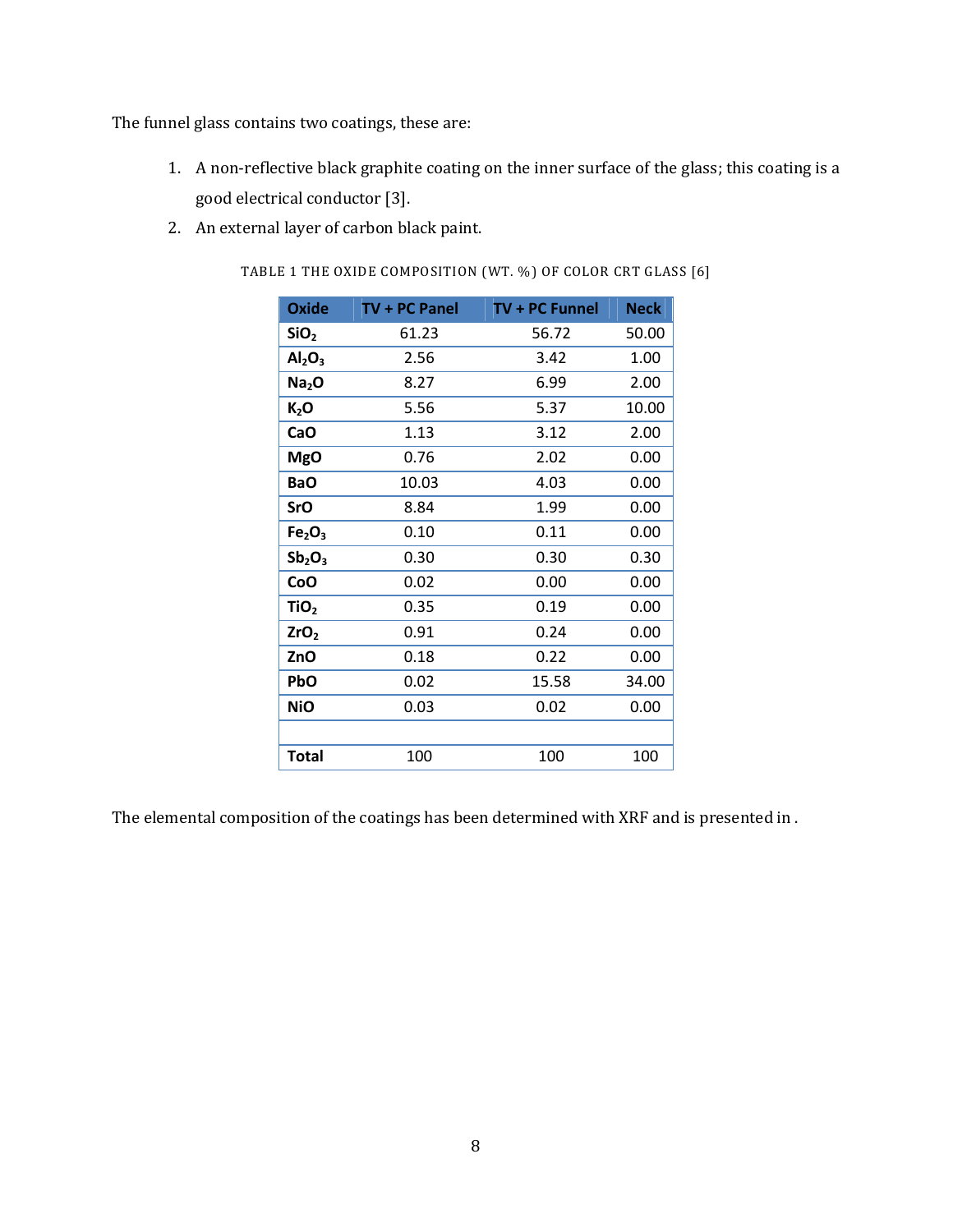Table 2.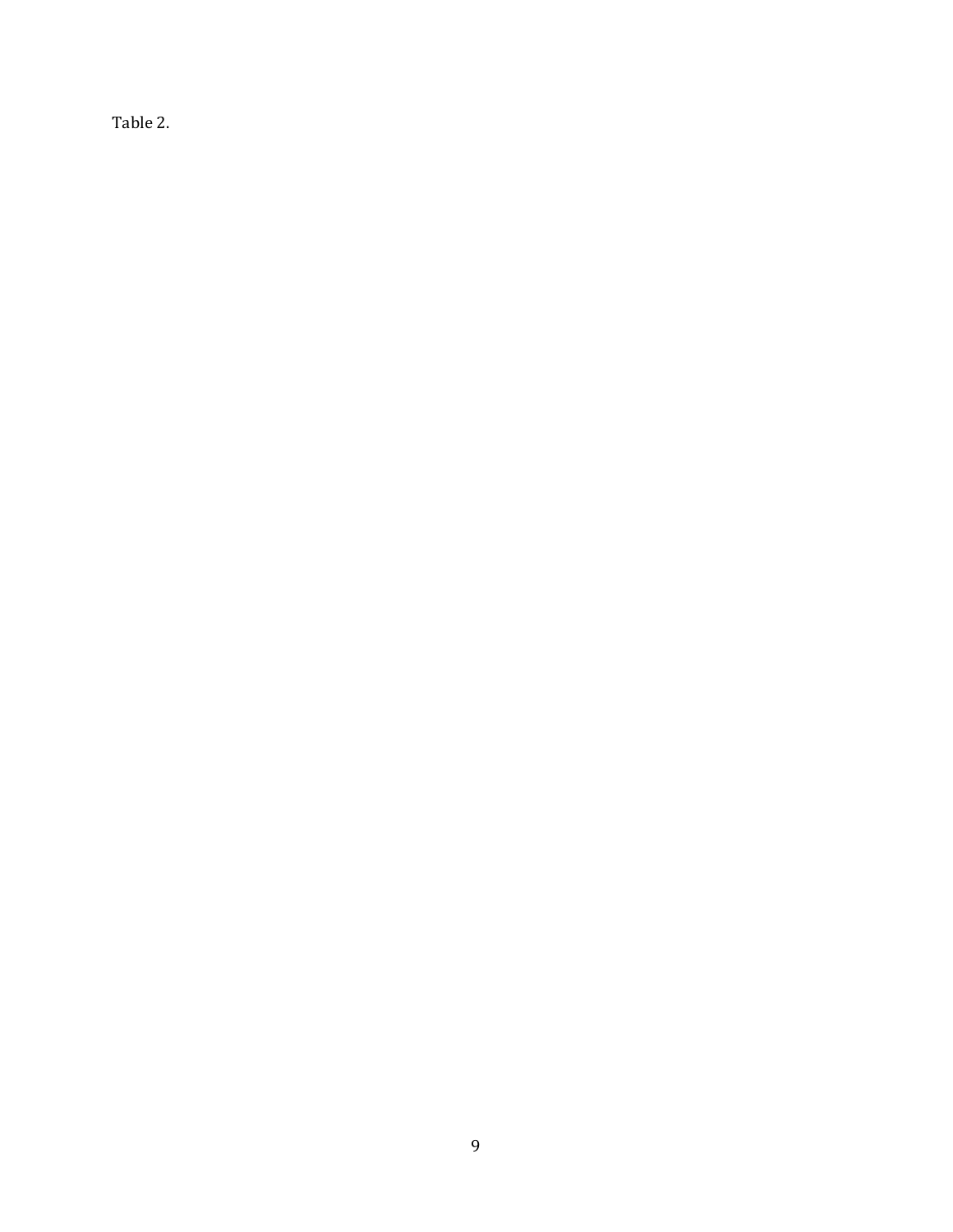# TABLE 2 THE ELEMENTAL COMPOSITION OF THE FLUORESCENT COATINGS FOUND IN COLOR CRTS[3]

| <b>Element</b>                 | Content (wt. %) | <b>Element</b>                 | Content (wt. %) |
|--------------------------------|-----------------|--------------------------------|-----------------|
| F                              | 1.6             | <b>NiO</b>                     | 0.65            |
| Na <sub>2</sub> O              | 2.6             | CuO                            | 0.1             |
| $\mathsf{Al}_2\mathsf{O}_3$    | 11.3            | ZnO                            | 28.2            |
| SiO <sub>2</sub>               | 2.8             | Ga <sub>2</sub> O <sub>3</sub> | 0.016           |
| $P_2O_5$                       | 0.082           | $Y_2O_3$                       | 9.5             |
| SO <sub>3</sub>                | 37.4            | CdO                            | 3.9             |
| <b>CI</b>                      | 0.019           | ı                              | 0.019           |
| $K_2$ O                        | 0.47            | <b>BaO</b>                     | 0.51            |
| CaO                            | 0.17            | La <sub>2</sub> O <sub>3</sub> | 0.013           |
| V <sub>2</sub> O <sub>5</sub>  | 0.04            | Ta <sub>2</sub> O <sub>5</sub> | 0.35            |
| Cr <sub>2</sub> O <sub>3</sub> | 0.034           | WO <sub>3</sub>                | 0.59            |
| <b>MnO</b>                     | 0.027           | PbO                            | 0.13            |
| Fe <sub>2</sub> O <sub>3</sub> | 0.069           |                                |                 |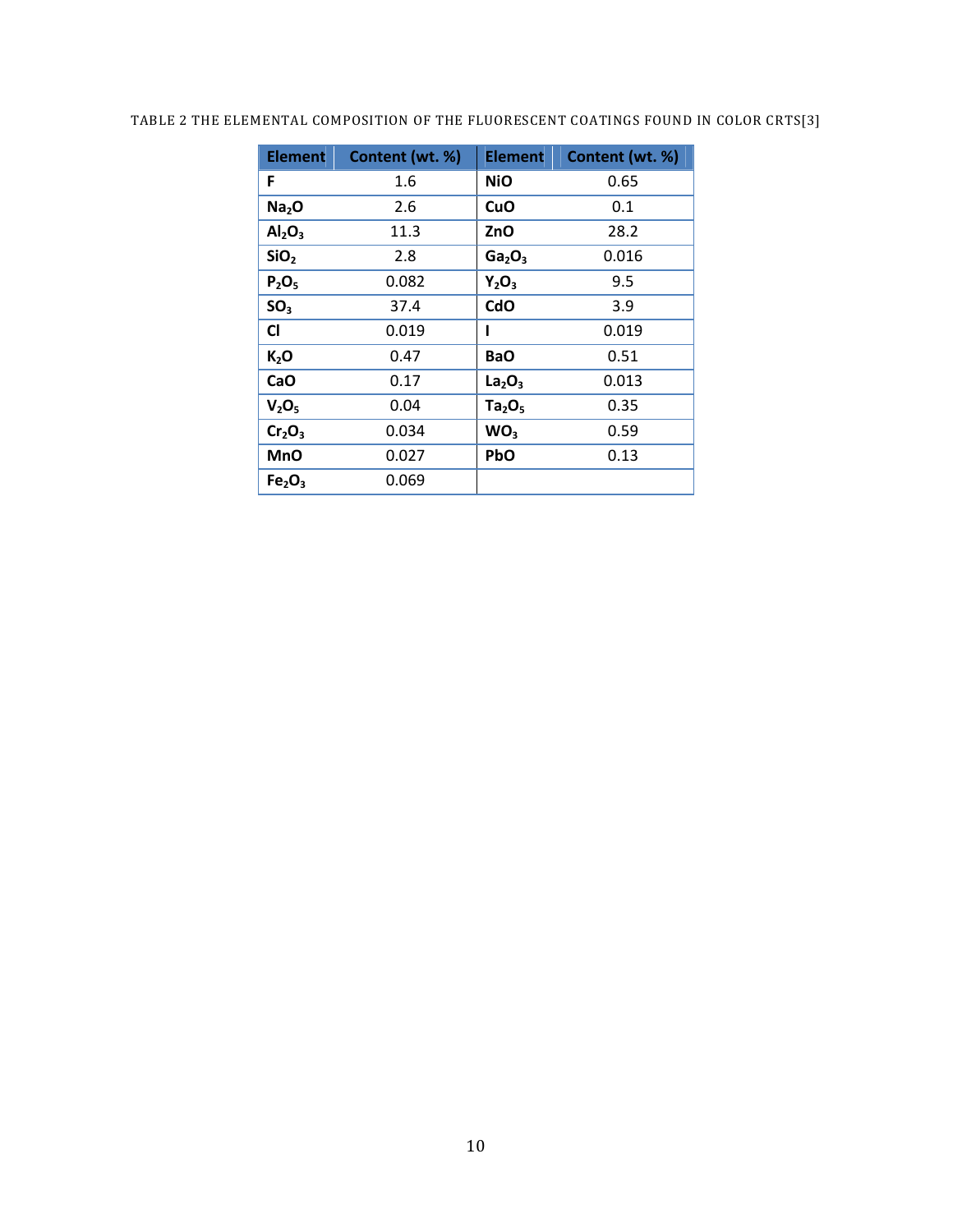# THE HEALTH RISK INVOLVED WITH IMPROPER CRT DISPOSAL[9]

This sub-chapter will mention the various elements found in CRTs and the health risks involved with exposure.

*Antimony (Sb)*: Used as a melting agent during CRT glass production and is also found in plastic computer housing and solder alloy. Sb is classified as a carcinogen and prolonged inhalation of high concentrations can cause stomach pain, vomiting, diarrhea and stomach-ulcers.

*Barium (Ba)*: Present in CRT glass and CRT gutters in vacuum tubes. Short-term exposure causes brain swelling, muscle weakness, heart damage, liver damage and spleen damage.

*Brominated flame retardants (BFRs)* such as*: polybrominated biphenyls (PBBs), polybrominated diphenyl ethers (PBDPEs)* and *tetrabromobisphenol (TBBPA)*: These are used as flame retardants in plastics and printed circuit boards. Combustion of BFRs emits toxic vapors that can induce hormonal disorders.

*Cadmium (Cd)*: Used in the phosphors. Cadmium irreversibly affects human health, particularly the kidneys.

*Chlorofluorocarbons (CFC)*: Used in cooling units and insulation foam. These substances adversely affect the ozone layer, resulting in greater incidence of skin cancer.

*Lead (Pb)*: Found in CRTs, solder, PCBs and cables. Lead can cause blood disorders and damage to the brain, nervous system, kidneys and the reproductive system. Low concentration exposure can induce brain and nervous system damage in fetuses and young children. Accumulation of lead in the environment has both immediate and delayed adverse effects on human health.

*Mercury (Hg)*: Found in the PCB. Exposure can cause damage to the brain, kidneys and fetuses.

*Nickel (Ni)*: Present in CRTs, computer housing and PCBs. Exposure can cause allergic reactions, bronchitis, reduced lung function and lung cancer.

*Polyvinyl chloride (PVC)*: Present in cables and plastic housing. Incomplete combustion of PVC produces hydrochloric acid, which can cause respiratory problems.

The elements present in the coatings (.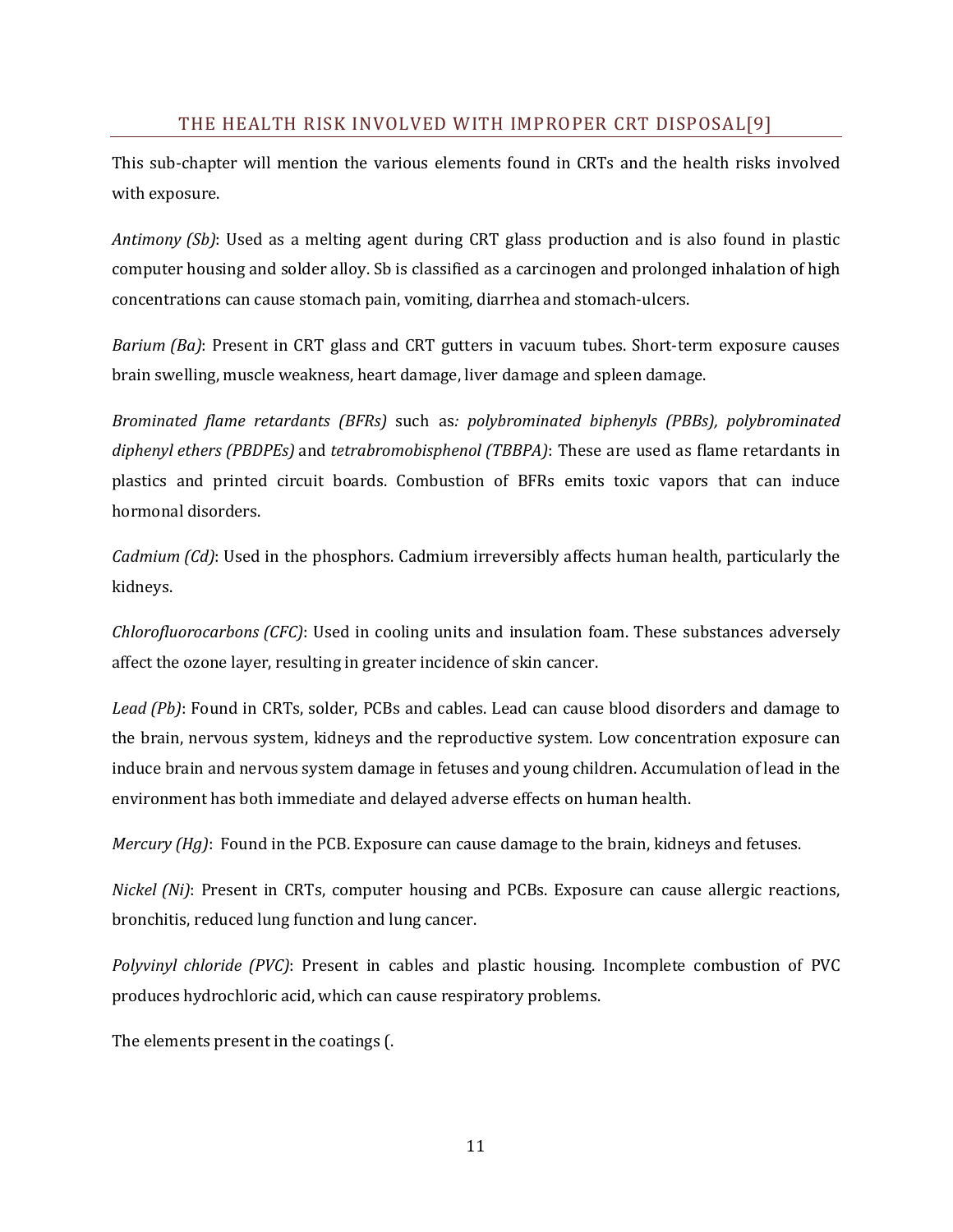Table 2) are predominantly heavy metals and can cause pollution problems when disposed of incorrectly [3]. At the time of writing, no literature was found regarding the environmental effects of the coating as a result of improper CRT disposal.

In general, the most polluting component in CRTs is lead. On average, color CRTs contain 1.6 to 3.2 kg of lead [10]. In addition, the solder found in PCBs contains approximately 50 g of tin-lead per m2, with a tin to lead ratio of 60:40 [10]. The next sub-chapter discusses lead leachability.

# LEAD LEACHABILITY (TCLP)[11]

Lead is present in funnel and neck glass as lead oxide (PbO). The lead leachability of different types of CRT-containing devices has been determined by Musson and coworkers. The tests were done in accordance with the Environmental Protection Agency's (EPA) toxicity characteristic leaching procedure (TCLP). The permitted upper limit of lead leachability is 5.0 mg/L. However, the results indicated an average leachability of 18.5 mg/L. This classifies CRTs as hazardous waste. The TCLP testing procedure was designed to predict worst case scenarios, resulting in potentially inaccurate results for actual landfills. The lead content of the glass used is presented in Table 3.

| <b>Glass</b>  | Color CRT [%] | monochrome CRT [%] |
|---------------|---------------|--------------------|
| Panel         | $0 - 3$       | $0 - 3$            |
| <b>Funnel</b> | 24            |                    |
| <b>Neck</b>   | 30            | 30                 |
| <b>Frit</b>   | 70            | n.a.               |

TABLE 3 LEAD CONTENT BY WT. % OF VARIOUS TYPES OF CRT GLASS USED BY MUSSON FOR THE TCLP LEAD LEACHABILITY TESTS [11]

Frit has the highest amount of lead and is presented in Figure 5; monochrome CRTs do not contain frit.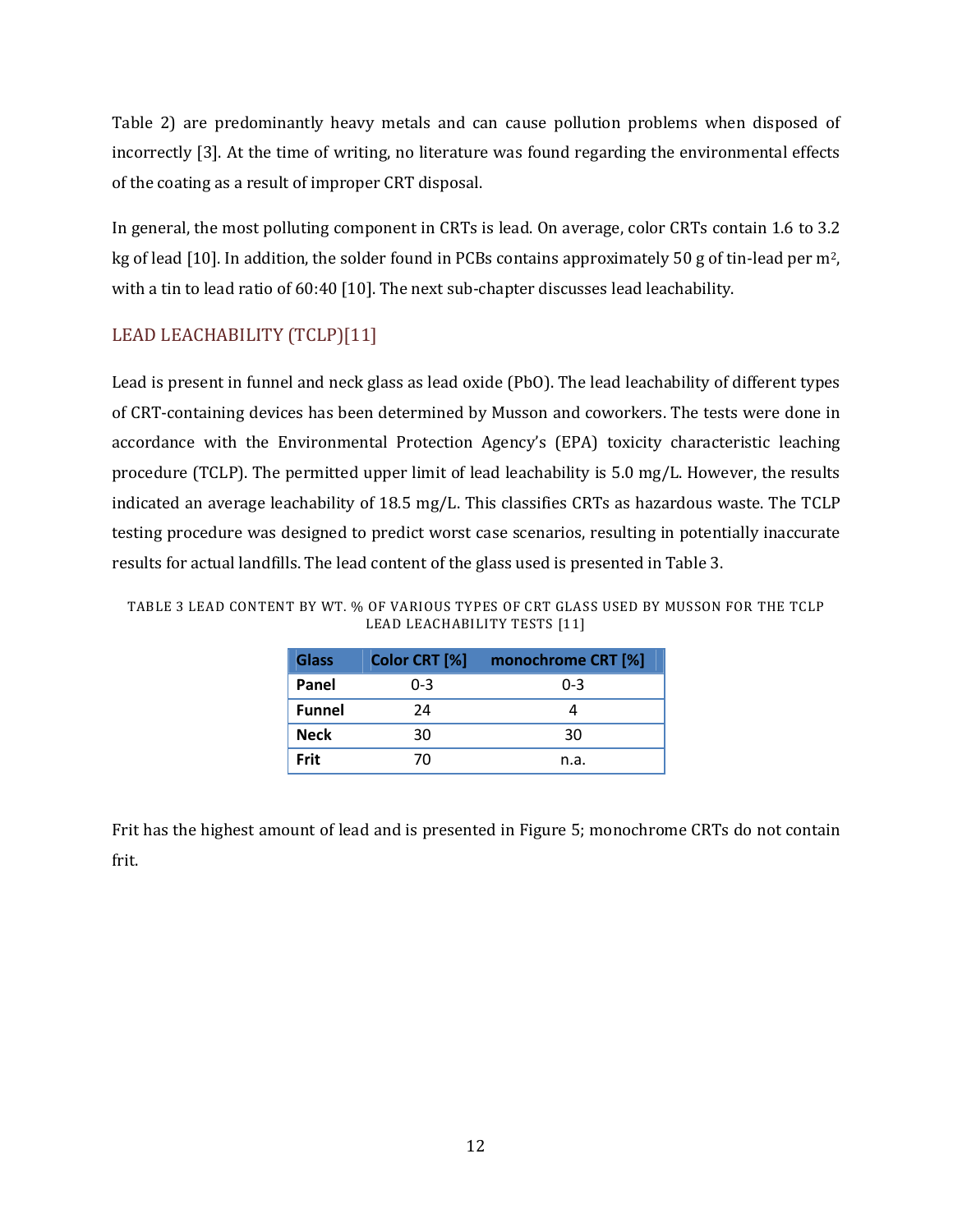

FIGURE 5 ANATOMY OF A COLOR CRT [12]

The average glass distribution of the CRTs tested by Musson was as follows:

- $\bullet$  4.9 % neck
- 25.2 % funnel
- $69.9\%$  face

The extraction fluid used during the leachability test consisted of glacial acetic acid, water and sodium hydroxide (pH 4.93  $\pm$  0.5). Table 4 presents the leachability results.

| TABLE 4 LEACH LEACHABILITY RESULTS OF VARIOUS CRTS BY MUSSON, WITH 5 MG/L AS THE MAXIMUM |                    |  |  |
|------------------------------------------------------------------------------------------|--------------------|--|--|
|                                                                                          | ALLOWED LIMIT [11] |  |  |

| <b>Category</b>                               | No. of<br>samples | No. of exceeding<br>regulatory limits | Av. Leachable lead<br>conc. $[mg/L]$ |
|-----------------------------------------------|-------------------|---------------------------------------|--------------------------------------|
| <b>All CRTs tested</b>                        | 36                | 21                                    | 18.5                                 |
| <b>Television</b>                             | 10                | 4                                     | 16.5                                 |
| <b>Computer monitors</b>                      | 26                | 17                                    | 19.3                                 |
| <b>CRTs - 1988 and</b><br>before (color CRTs) | 13(10)            | 7(7)                                  | 13.5(17.5)                           |
| CRTs - 1989 to 1993<br>(color CRTs)           | 11(8)             | 6(6)                                  | 29.5 (40.6)                          |
| CRTs - 1994 to 1998<br>(color CRTs)           | 12(12)            | 8(8)                                  | 13.9 (13.9)                          |
| <b>Color CRTs</b>                             | 30                | 21                                    | 22.2                                 |
| <b>Monochrome CRTs</b>                        | 6                 | 0                                     | ${}_{< 1.0}$                         |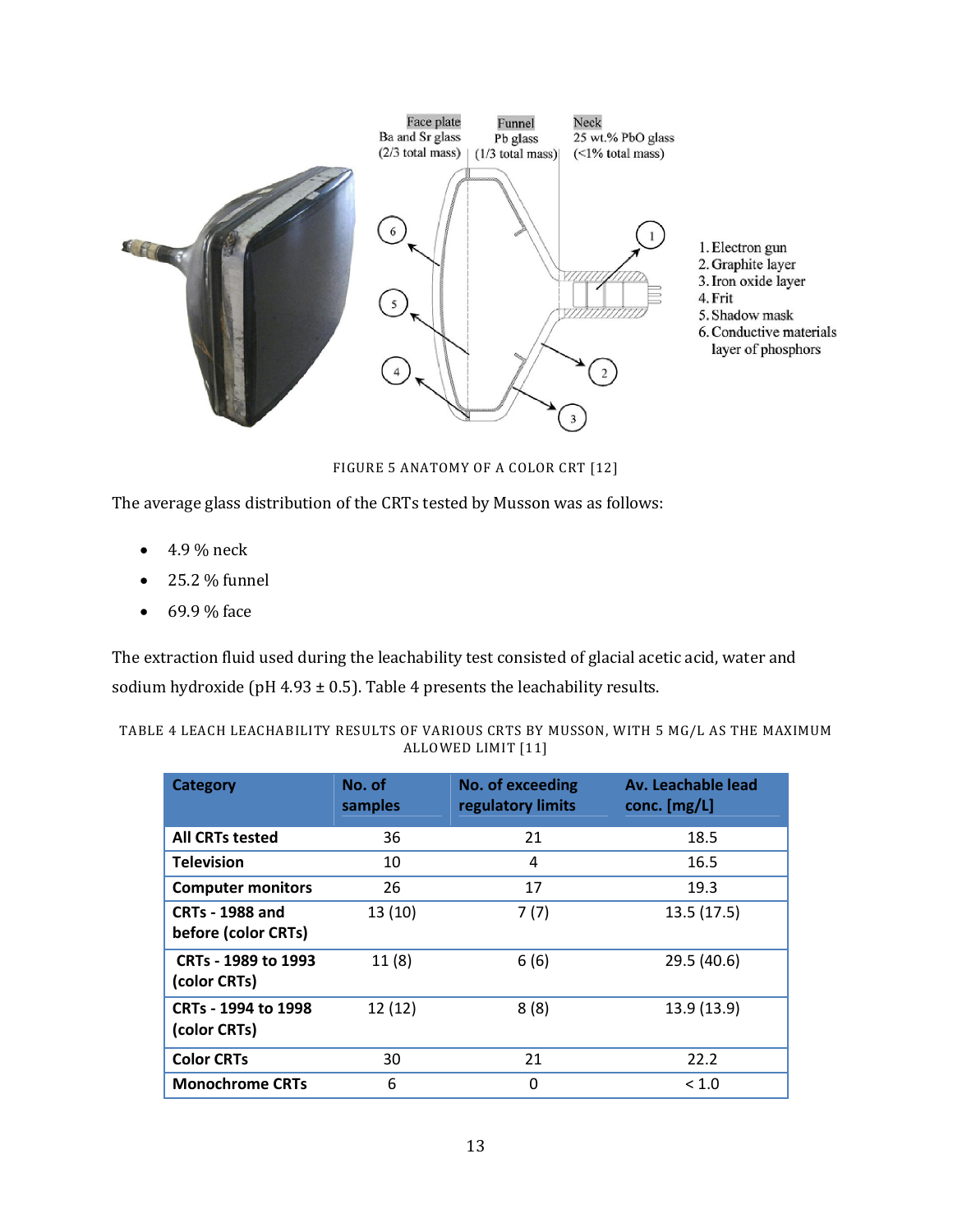The results indicate that all the monochrome CRTs have a negligible  $\left\{ \langle 1.0 \, \text{mg/L} \right\}$  lead leachate concentration. Due to this, monochrome CRTs can be considered solid waste only and not hazardous solid waste. On the other hand, color CRTs should be considered hazardous and as a result, require specific disposal protocols.

In addition to the average lead leachate concentration of CRTs, Musson also looked at the effect of sample heterogeneity and particle size on the leachate concentrations.

# SAMPLE HETEROGENEITY

The sample heterogeneity tests resulted in peculiar results for the frit glass. Frit glass contains both leaded glass (frit seal) and leadless glass. The leachability was determined for two samples of the frit seal, which resulted in lead concentrations of 492 and 575 mg/L. When the leachability test was performed on the glass just adjacent to the seal, the concentrations were 10.8 and 13.3 mg/L.

#### PARTICLE SIZE EFFECT

The smaller particle size glass showed a more significant leachability; the authors accredit this to the greater surface area of the smaller particles. Musson also states that this measurement may reveal the inability of the leaching solution to penetrate an intact CRT. This indicates that lead leaching can possibly be prevented when entire color CRTs are disposed in landfills.

### CRT DISPOSITION

The TCLP procedure was designed to predict worst case scenarios. The leachability of lead is correlated with the pH of the leaching solution. Realizing the same TCLP acidity in an actual landfill remains questionable. To conclude: monochrome CRTs can be considered solid waste only, while color CRTs should be classified as hazardous solid waste in accordance with the TCLP results. As a result, special (costlier) disposal protocols should be implemented when discarding color CRTs. The higher cost associated with color CRT disposal may provide more incentive to recycle and/or re-use color CRTs.

# LEAD LEACHABILITY USING MSW [10]

Follow up research was performed on the same (funnel) glass of the 30 color CRTs mentioned in the previous study, with municipal solid waste (MSW) leachate as leaching fluid. This research was carried out in order to obtain more realistic results. In addition to the glass, lead solder-containing printed wire boards (PWBs) were also subjected to the leaching tests. The PWBs, also called printed circuit boards, originated from the motherboards of the computers. The TLCP uses an acidic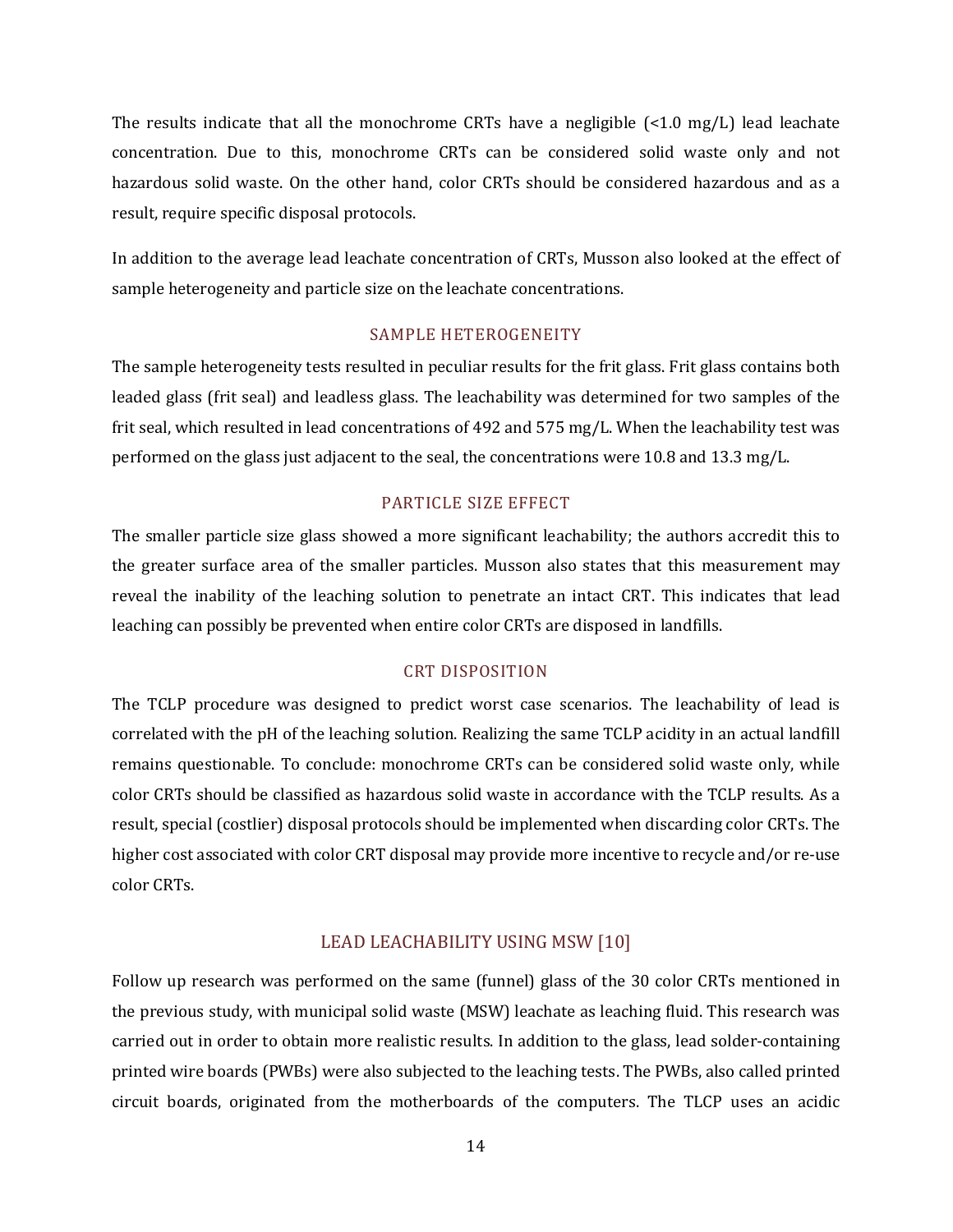extraction fluid (acetic acid) and is performed at a pH value of around 4.9. The acidity of a landfill, in general, is more neutral. The California's waste extraction test (WET) and the synthetic precipitation leaching procedure (SPLP) were also performed. The summary of the leaching test results is presented in Table 6.

Table 5 summarizes the protocols of these tests. The summary of the leaching test results is presented in Table 6.

|                                                                             | <b>Standardized leaching tests</b>                       |                                                          |                                                   |                              |  |  |  |
|-----------------------------------------------------------------------------|----------------------------------------------------------|----------------------------------------------------------|---------------------------------------------------|------------------------------|--|--|--|
|                                                                             | <b>TCLP</b>                                              | <b>WET</b>                                               | <b>SPLP</b>                                       | <b>MSW leachate</b>          |  |  |  |
| pH of leaching solution                                                     | $4.93 \pm 0.05$ (acetic<br>acid and sodium<br>hydroxide) | $5.00 \pm 0.05$ (citric<br>acid and sodium<br>hydroxide) | $4.20 \pm 0.05$<br>(sulfuric and nitric<br>acids) | 7.6                          |  |  |  |
| <b>No. of CRTs and PWBs</b><br>used                                         | 30/10                                                    | 30/10                                                    | 30/10                                             | $30/(20 \text{ or } 10)^{a}$ |  |  |  |
| Solid to liquid ratio (g of<br>waste to L of solution)                      | 100 g/2 L                                                | 100 g/1 L                                                | 100 g/2 L                                         | 100 g/2 L                    |  |  |  |
| <b>Extraction period</b>                                                    | $18 + 2h$                                                | 48 h                                                     | $18 + 2h$                                         | $18 \pm 2h$                  |  |  |  |
| <sup>a</sup> Set A used 10 PWBs from 2001 and Set B used 20 PWBs from 2002. |                                                          |                                                          |                                                   |                              |  |  |  |

#### TABLE 5 LEACHING TEST PROTOCOLS USED BY JANG [10]

#### TABLE 6 LEACHING TEST RESULTS BY JANG [10]

|            |                         |            | <b>Standardized leaching test</b> |            |             |  |
|------------|-------------------------|------------|-----------------------------------|------------|-------------|--|
|            |                         | <b>MSW</b> |                                   |            |             |  |
|            |                         | leachate   | <b>TCLP</b>                       | <b>WET</b> | <b>SPLP</b> |  |
| Initial pH |                         | 7.60       | 4.93                              | 5.00       | 4.20        |  |
| <b>CRT</b> | avg. Pb conc.<br>(mg/L) | 4.06       | 413                               | 350        | 2.27        |  |
|            | avg. final pH           | 7.67       | 5.08                              | 5.07       | 9.73        |  |
| <b>PWB</b> | avg. Pb conc.<br>(mg/L) | 2.23       | 162                               | 3.15       | 0.95        |  |
|            | avg. final pH           | 7.69       | 4.97                              | 5.14       | 7.70        |  |

The final lead concentration in the leachate using MSW as the extraction fluid is 4.06 mg/ L for CRT funnel glass and 2.23 mg/L for PWBs. For CRTs and PWBs to be classified as hazardous solid waste, these values have to exceed 5.0 mg/L. The TCLP and WET tests indicated that CRTs and PWBs are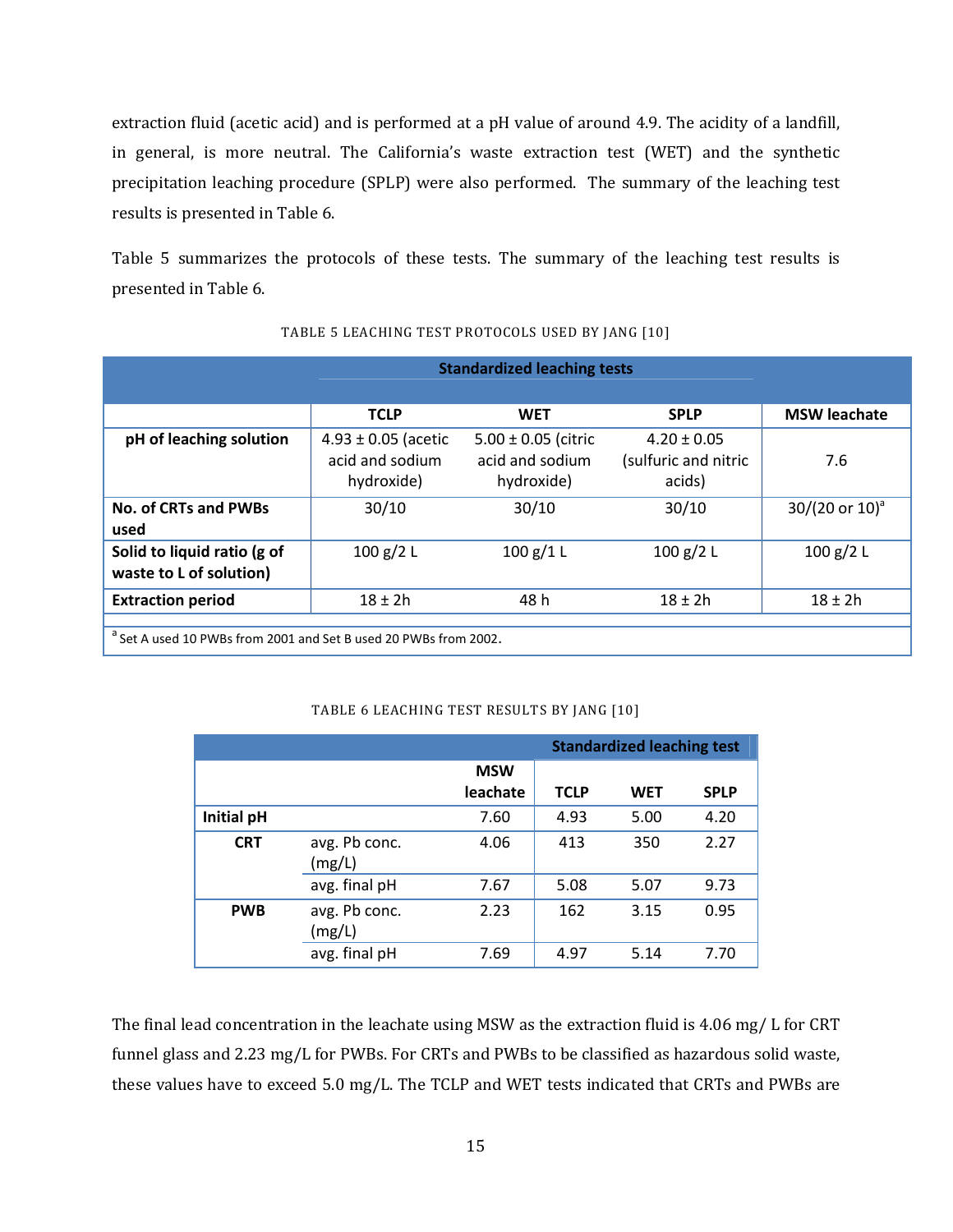hazardous. However, these results are unlikely to represent an actual landfill. Part of this is due to the more neutral pH of the MSW liquid. These tests, however, don't take into account how lead will react with other compounds already present in the landfill or the effect of the frit seal on the concentration. Although the TCLP can overestimate the toxicity of color CRTs, the MSW leachate can underestimate it. The safest option is to utilize waste CRTs by recycling or re-use instead of landfilling.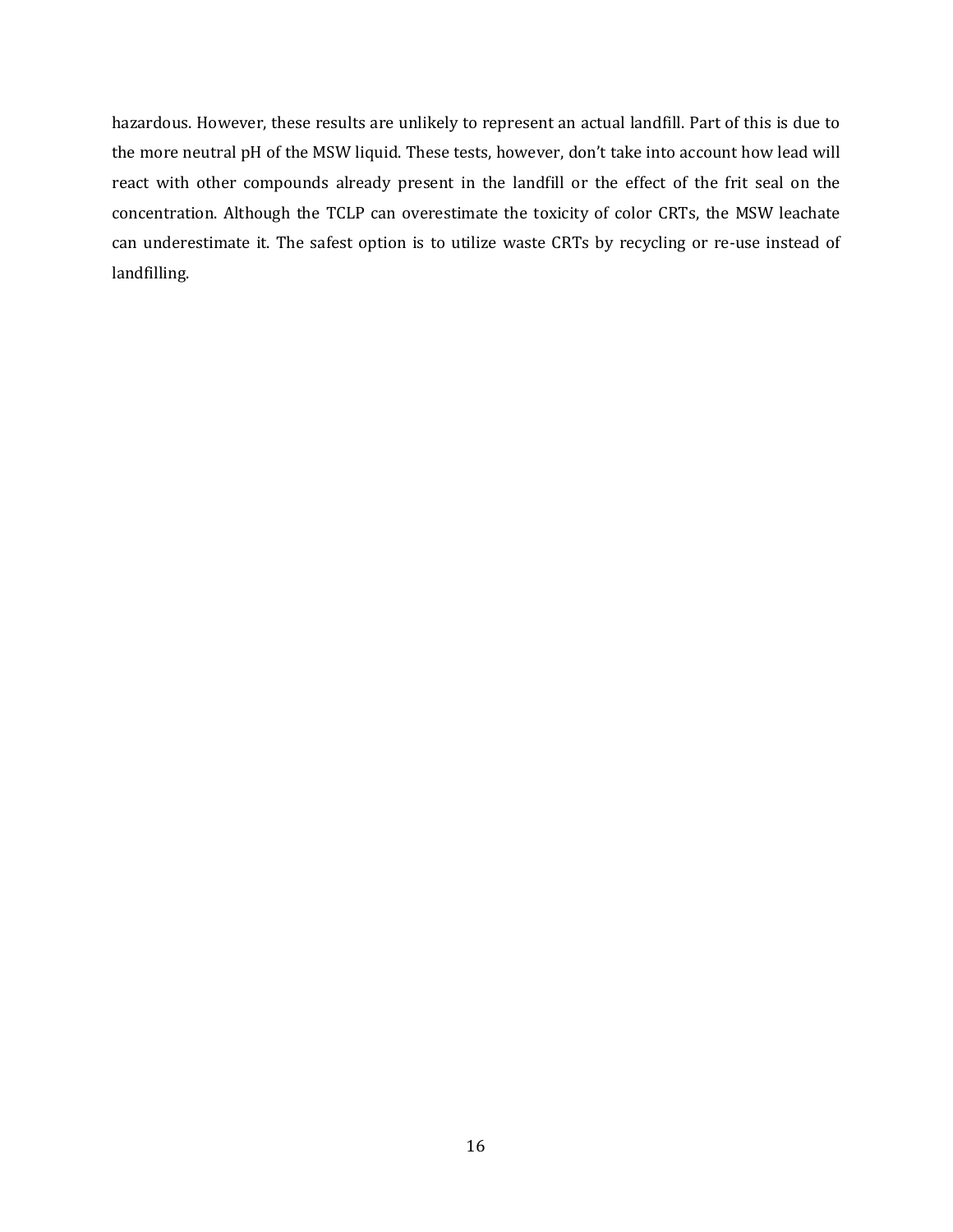# RESEARCH OF THE STATE OF KNOWLEDGE ABOUT RECYCLING OF MONITORS

This chapter summarizes the global management strategies involved with CRTs; conventional endof-life (EoL) applications of out-of-use CRTs and the research on alternate uses of waste CRTs.

# GLOBAL APPLICATIONS OF WASTE CRTS [7]

The incorrect disposal of waste electrical and electronic equipment (WEEE) is detrimental to the environment. The European Union has implemented certain directives to prevent this. The WEEE Directive is designed to increase the recycling and re-use of e-waste, minimizing the amount of ewaste that goes into landfills and/or incinerators. The restriction of hazardous substances (RoHS) Directive is more precautionary; it limits the use of toxic substances such as Pb, Hg, Cd and brominated flame retardants in the production of equipment. The European Union has also adopted extended producer responsibility (EPR). EPR holds the producers responsible for the recovery, recycling, reprocessing and disposal of electronics. This means that consumers can always return their e-waste to the producer. The funds required for the EoL of these devices is included in the sales price.

Product stewardship (PS) is the alternative to EPR, practiced in the USA. PS holds the person (designer, producer, vendor, retailer or consumer) in possession of the device, responsible for minimizing the environmental impacts of the product. EPR has proven to be the superior alternative because:

- EPR obliges producers to design for the environment (DfE), because the correct disposal of the product is their responsibility. PS on the other hand does not prevent the usage of toxic materials.
- Producers are always responsible for the EoL of EEE under EPR. Under PS, the EoL responsibility is always transferred to the new proprietor of the device. Due to this, export of the product is "encouraged".

As a result, products produced under PS are more likely to be toxic and exported. It was observed for the USA in 2002 that 80% of the collected e-waste was exported.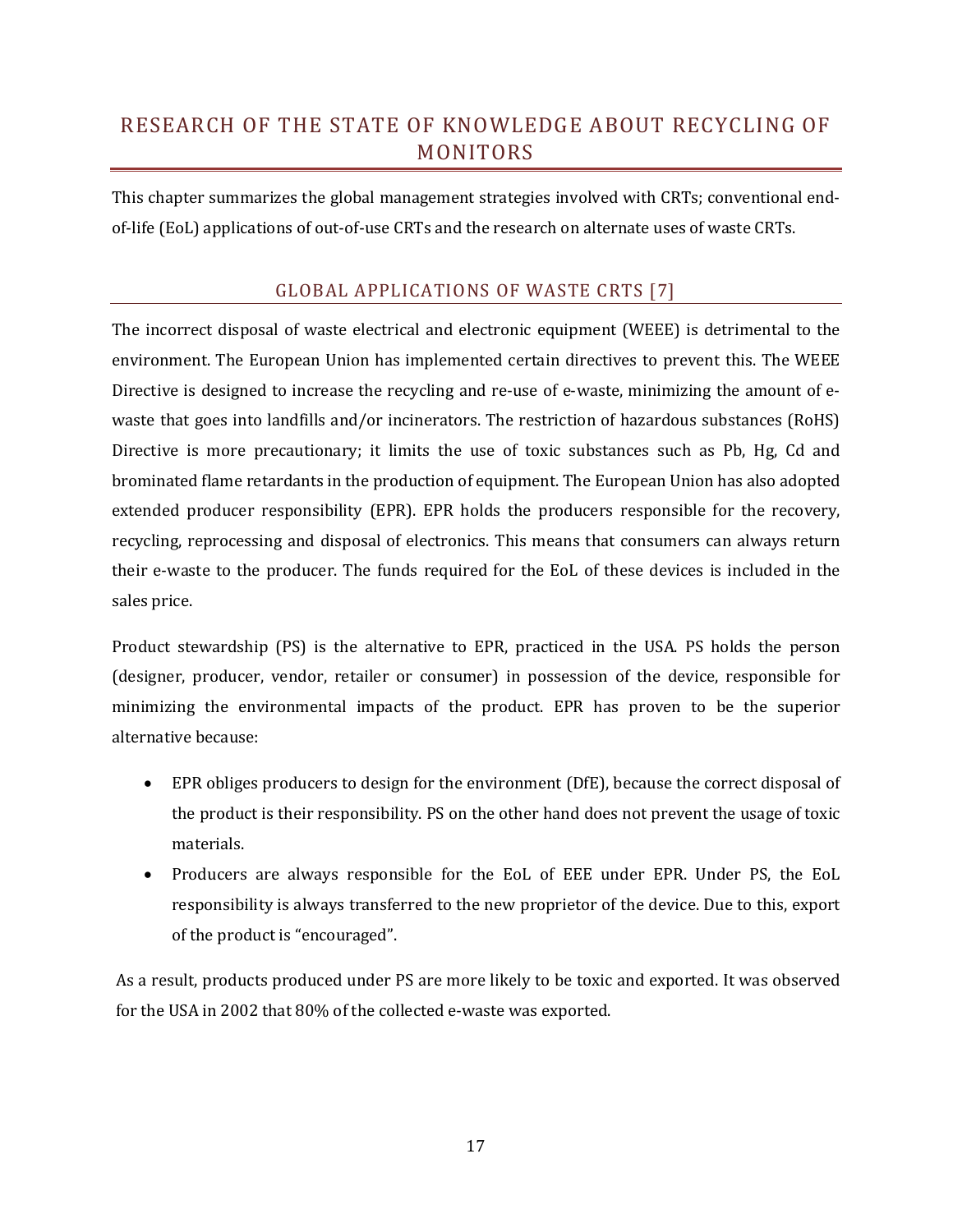Other factors that encourage e-waste export from developed countries are:

- The landfilling/incineration of CRTs is often restricted or banned domestically, due to their toxic contents. This means that the disposal cost of CRTs are high and export is inexpensive in comparison.
- Recycling facilities are unwanted in most neighborhoods due to risks involved with the toxic material being processed. With the bans on landfilling and incineration, storage and export become the only viable options.
- Recycling of CRTs is, in general, not a profitable process. However, over-seas recycling costs less than domestic recycling. Glass-to-glass CRT recycling in the USA is about \$0.50 per pound while it's \$0.05 in China. This difference is a result of lower labor costs and different work practices.
- The ignorance of the toxicity of CRTs in developing countries and the lax enforcement of existing laws against hazardous waste disposal/import make export to these countries reasonably easy. Furthermore, the outdated models from developed countries are often the latest models for the developing countries and are therefore coveted.

The Basel Convention was formed in order to prevent the export of hazardous waste. However, ewaste is still being exported through unsanctioned routes. To conclude: Europe has developed recycling technologies due to its legislations while the U.S.A. exports most of its e-waste instead of utilizing sound disposal procedures.

# CONVENTIONAL END OF LIFE OPTIONS FOR CRTS [7]

The EoL options for CRTs can be categorized as:

- Re-use re-use as is, repair and re-use, and remanufactured and re-use
- Recycle
- Landfill
- Incinerate (with and without energy recovery)

These options are presented in Figure 6.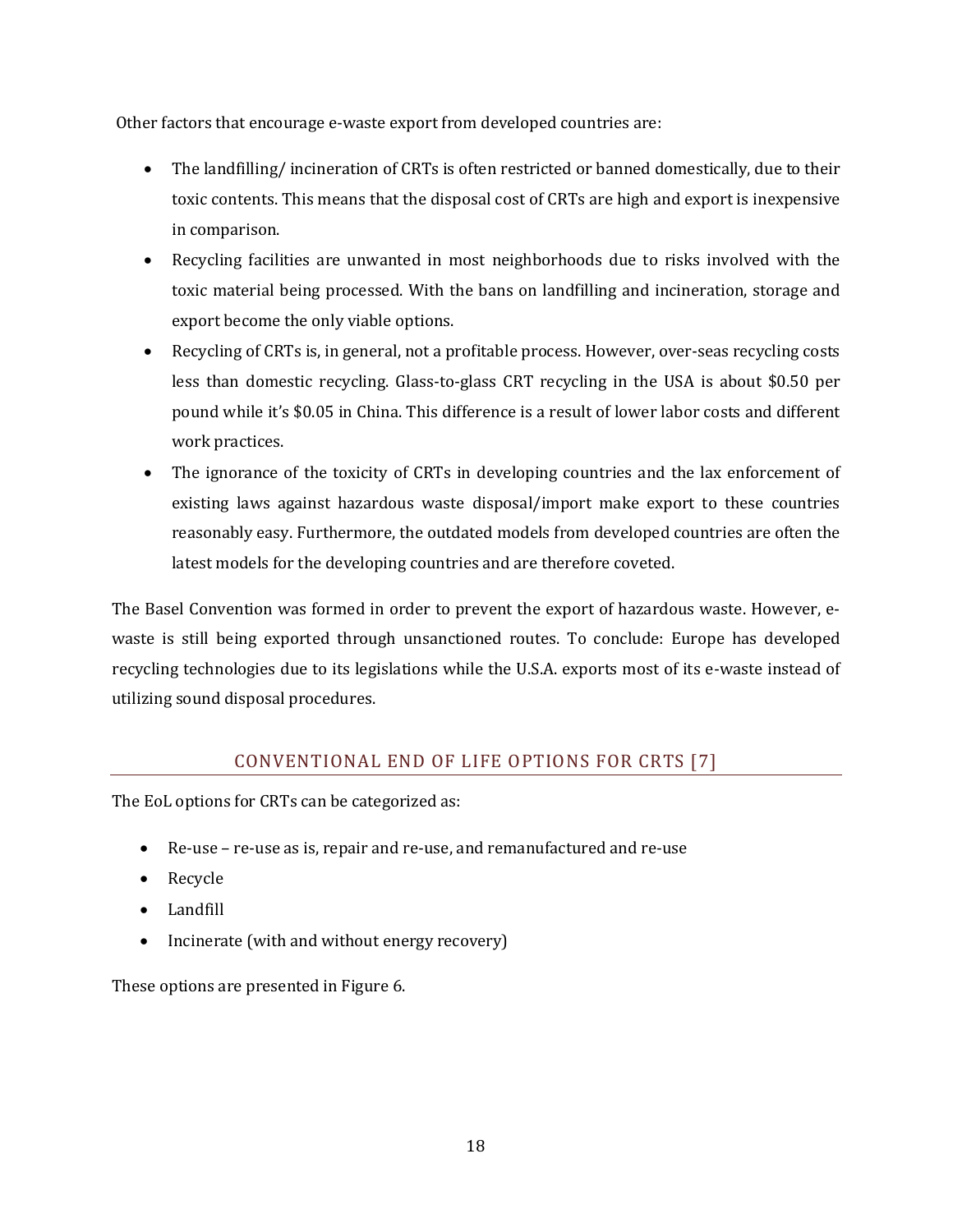

FIGURE 6 END OF LIFE OPTIONS OF WASTE CRTS [7]

# RE-USE

Working CRTs can still be used and do not need to be discarded. Faulty CRTs can be repaired to working order and retained. A common repair practice is the replacement of the electron gun. These repaired CRTs can be rebranded and/or used in video game consoles. However, these methods only delay the problem associated with CRT recycling/disposal and do not offer a permanent solution. Non-functional CRTs can be harvested for parts, in order to repair other CRTs. Disassembly of CRTs is often performed manually, but the process is gradually becoming automated. Automated disassembly is hindered by:

- Correct product identification
- A wide variety of parts within a single product type; different parts used by different manufacturers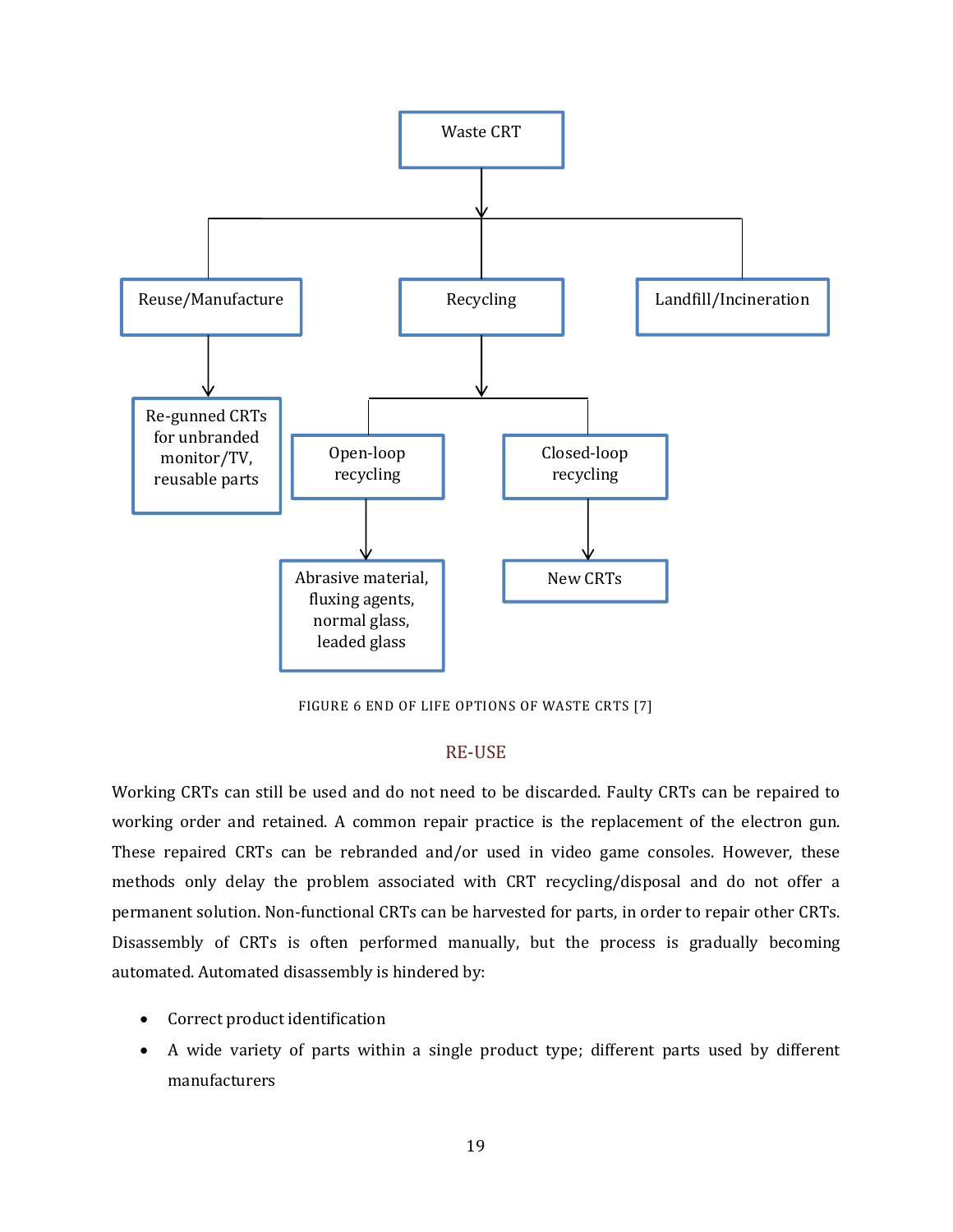- Altered configurations as a result of consumer repairs
- Jammed, missing and damaged components

Repair is uncommon in the developed world, because the repair costs are often comparable to the cost of new and/or improved equipment.

# RECYCLING

The recyclable parts from television sets and computer monitors are:

- Plastics high impact polystyrene (HIPS), acrylonitrile-butadiene styrene (ABS), and polycarbonates (PC).
- Metals precious metals like copper, silver and gold usually present in PWB.
- Glass both leaded and leadless.

Other materials that can be harvested are: conductive coatings, low carbon steel shadow masks and luminescent materials. The electron guns and metal frames are recycled in metal smelting plants. There are two recycling options for CRT glass. These are glass-to-glass (closed loop) recycling and glass-to-lead (open loop) recycling.

# GLASS-TO-GLASS

Glass-to-glass recycling is/was preferred because this method uses waste CRT glass in the production of new CRT glass (closed loop recycling). The glass (both funnel and panel) is separated from the non-glass components and ground into cullet. This cullet is then adjusted to the right composition and used for the production of new CRT glass. Glass-to-glass recycling is labor intensive because of the manual separation of the various parts. The following steps are required:

- Separate the CRT from the television or monitor
- Remove the non-glass from the exterior of the CRT
- Release the vacuum from the CRT
- Crush the CRT and remove the non-glass components
- Remove the phosphor
- Prepare a uniform cullet and separate lead glass from leadless glass (optional)

The lead and leadless glass can be separated post-crushing by sensor guided automated sorting. Alternatively, prior to crushing, the funnel and panel glass can be separated by sawing or heated/laser cutting. The phosphor is removed and discarded as hazardous waste. Glass-to-glass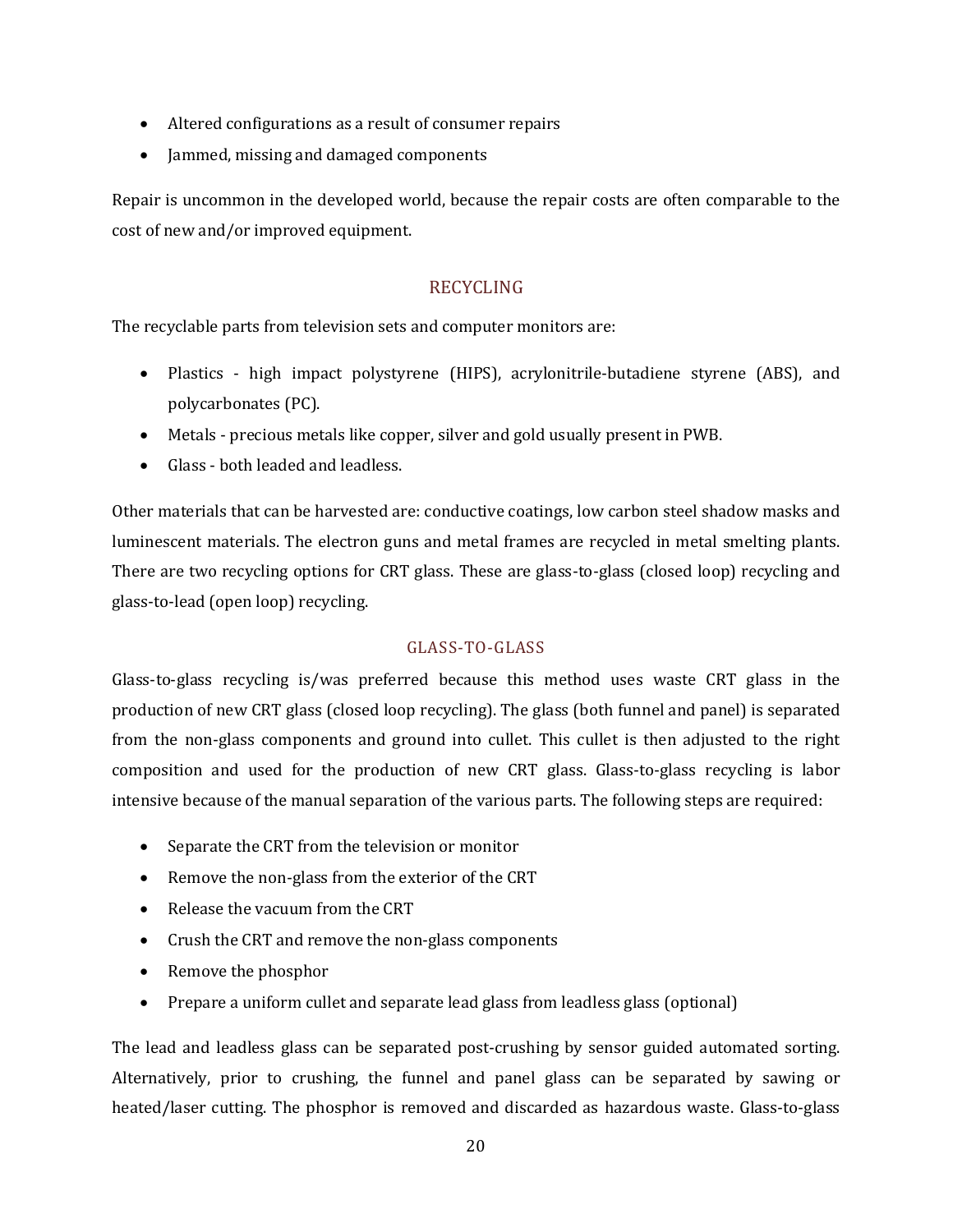recycling limits the amount of toxic waste that goes into the environment and it also reduces the costs involved with obtaining new raw materials. However, commercial CRTs have been out of production since 2003 and as a result, glass-to-glass recycling is difficult to realize today[13].

# GLASS-TO-LEAD

Glass-to-lead recycling produces lead from CRT leaded glass (open-loop recycling). The glass is used as a fluxing agent during lead smelting and the products are metallic lead and copper. The process starts by separating the CRT from the casing. Afterwards, the CRT is processed in the furnace. Glass-to-lead recycling is less intricate than glass-to-glass recycling and is therefore often automated. The automated environment is safer for the workers, because they are less likely to be exposed to toxic substances. Glass-to-lead recycling is cheaper than glass-to-glass recycling and presently more viable. In addition to lead production, other open-loop options for CRT glass are:

- Use in decorations decorative tiles, glass and lighting products, or reflectors used in roads.
- Lead utilization use leaded glass for its lead content. Nuclear waste encapsulation, X-ray shielding and industrial glass panels are some of the applications.
- Glass aggregate replacing other aggregates such as silica or (river) sand in concrete production.
- Use as a precursor for fiberglass and glass wool production.
- Use in sand blasting procedures.

Recycling CRT glass has the following advantages:

- Prevents the pollution associated with CRT disposal.
- Lessens the environmental impact associated with the fresh production of (leaded) glass when reutilizing (leaded) CRT glass
- Lessen the environmental impact associated with the harvesting (mining and processing) of virgin materials when CRT glass is used in glass production or as a fluxing agent/aggregate etc.

The applications of recycled CRT glass are largely limited because of the lead content. The unknown composition of recycled CTR glass is also problematic when used in fresh glass production. Small impurities in the recycled glass can severely affect the quality of the new glass.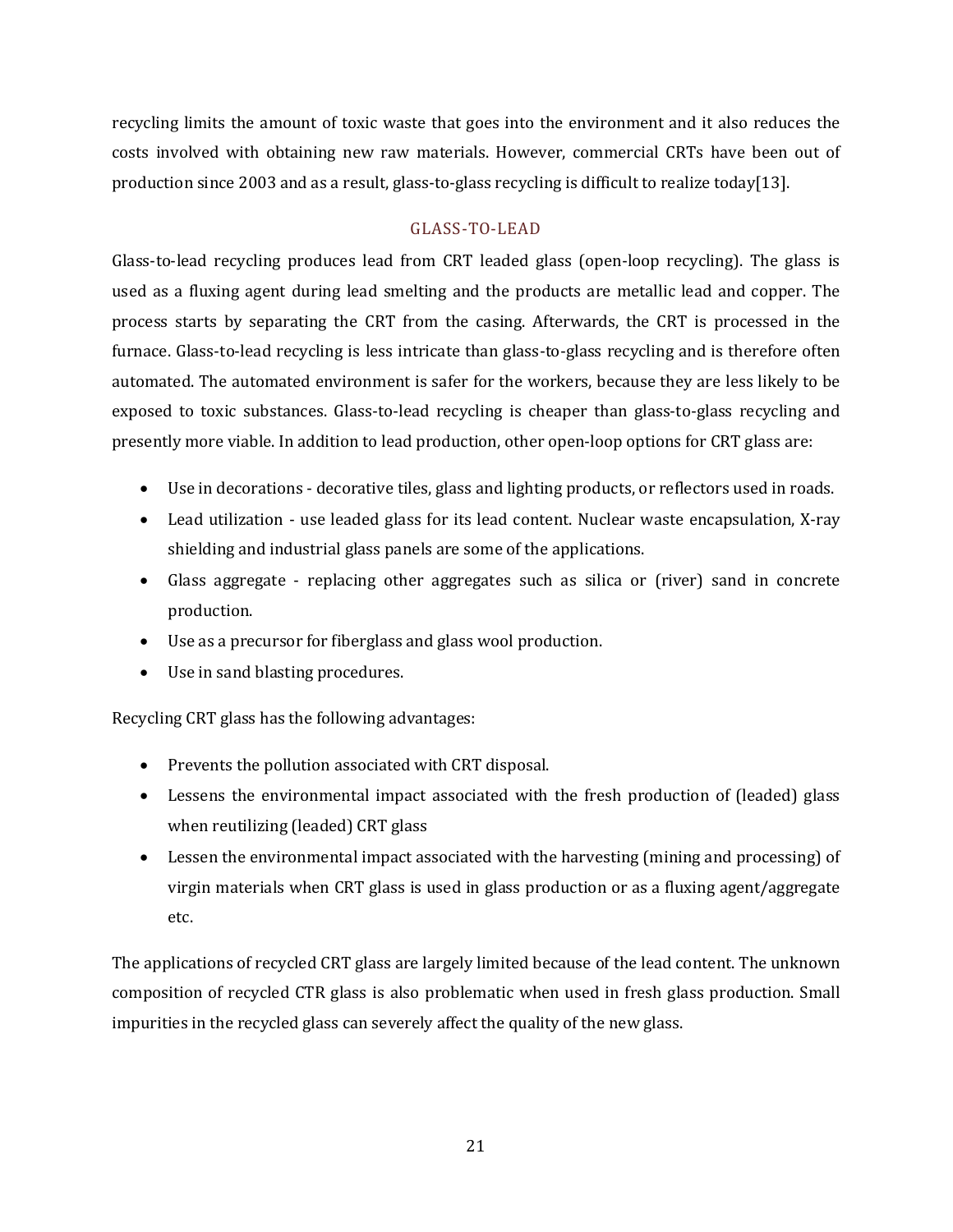# INCINERATION AND LANDFILLING

Landfilling and incineration are renounced because of their potentially adverse environmental effects. Incineration produces toxic vapors and landfilling produces toxic leachate. The higher heating values (HHV) of CRT-device plastic and crude oil are 40 MJ/kg and 44 MJ/kg respectively [14]. Utilizing these plastics in energy recovery, with incineration, is therefore viable. The benefits of energy recovery are: reduced consumption of fossil fuels, reduced emission of greenhouse gasses and a reduction in required landfill space. CRT devices contain up to 20 wt. % plastics. However, these plastic contain flame retardants and/or halogens. During incineration, special precautions should be taken to prevent the emission of toxic vapors.

# COMMON RECYCLING/SCRAPPING TECHNIQUES APPLIED TO CRTS[5]

A brief summary of an article by Lee and coworkers [5] is presented here.

# SEPARATION OF FUNNEL AND PANEL GLASS

The difference in composition between funnel and panel glass often requires separation; this is achieved by:

- Electric-wire heating method
- Gravitational-fall method

# FLUORESCENT COATING REMOVAL

The fluorescent coatings contain different heavy metals. These metals can cause contamination problems during the processing steps of recycled panel glass and therefore need to be removed. Removal is performed by:

- Vacuum-suction method.
- Ultrasonic-cleaning method
- Wet-scrubbing method
- Sandblasting method

# PCB RECYCLING

PCBs are part of television sets and computer monitors and are recycled as followed: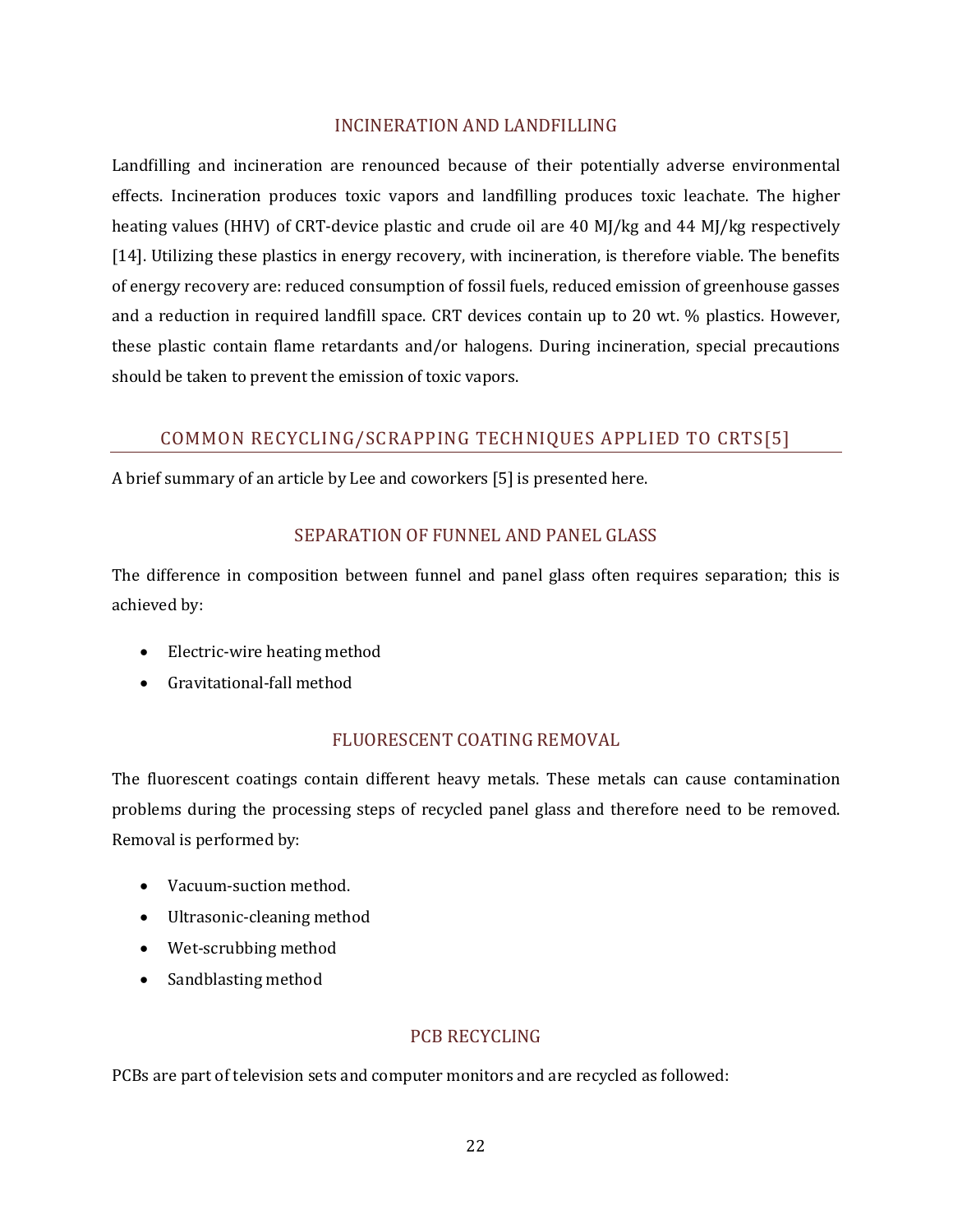- Copper-smelting method
- Physical separation method
- Scrapping method

A detailed comparison/evaluation of these various methods is found in the source article.

# THE HANDLING OF WASTE CRTS IN SELECTED COUNTRIES [7]

The source of this chapter dates back to 2011, due to this some of the information presented might be outdated.

# AUSTRALIA

Australia has the infrastructure to recycle CRT panel glass into: normal glass, fiberglass batts and flux for lead smelting. Funnel glass is recycled as: fiberglass batts, flux for lead smelting and lead glass for new CRT production if desired. However, some CRTs still end up in landfills.

# ASIAN COUNTRIES

# CHINA

China, as most developing countries, does not have/use formal CRT recycling procedures. The CRTs are often manually disassembled and the valuable and easily accessible materials are harvested. Fortunately, designated CRT glass recycling companies are in development/use.

# INDIA

India uses informal CRT recycling. Informal remanufacturing is common practice in India, where CRTs are being re-gunned (replacement of the electron gun). CRTs are also dismantled for parts for use in the production of unbranded (or locally branded) devices. The glass of redundant CRTs is shipped to the glass market. The informal recycling has contaminated the environment noticeably.

# JAPAN

Japan has formal recycling of WEEE, with EPR in place for refrigerators, washing machines, air conditioners and CRTs. CRTs have to be recycled by at least 55 % by law. Television sets and computers are recycled by manually removing the deflections yokes and power cords. The rest of the material is shredded; ferrous metals are recovered with magnetic separation and non-ferrous materials are separated with eddy current separation. The CRT is divided into panel and funnel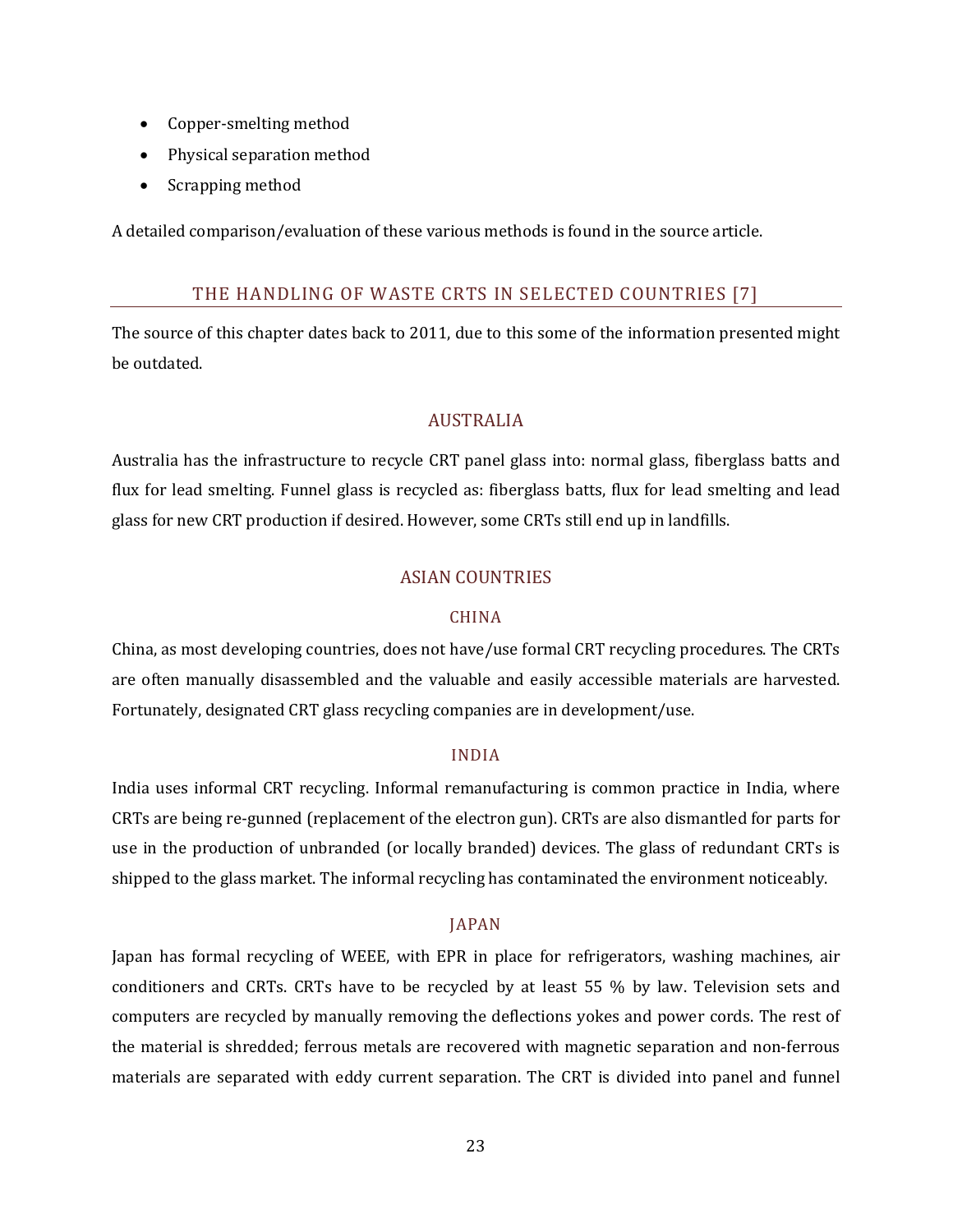glass and sequentially turned into cullet. The costs for the EPR are provided by the consumers post purchase. Consumers pay a collection and a recycling fee when returning EoL products.

# KOREA

Korea also has the EPR in effect, where at least 53% of collected e-waste should be recycled. The rest of the e-waste is either landfilled or exported. CRTs are recycled through the glass-to-glass and the glass-to-lead route. However, the offshore production and obsolescence of CRTs, make glass-toglass recycling increasingly difficult. As a result CRT cullet is used for bricks, aggregate, glass tiles, rubbing compounds for jeans and as smelting flux. The EPR in Korea is an extension of the "waste deposit-refund system". With this system, recyclable products have an additional cost (deposit) and the cost is refunded based on the amount of WEEE recycled.

# TAIWAN

As of 2001, Taiwan has a formal recycling infrastructure for CRTs. The following procedure is recommended:

- The phosphor coating is treated with stabilization and solidification techniques.
- CRT funnel glass is/was recycled into new CRT funnel glass
- The plastic is recycled, landfilled or incinerated (with energy recovery).

The collection centers in Taiwan handling scrap computers pay reward money for EoL products. This gives people incentive for returning their e-waste.

# EUROPEAN COUNTRIES

In the European Union most of the states have formal recycling facilities; however in some cases these facilities are not adequate. There is a research for eco-efficient routes for managing electronic waste, such as the Cost Management System for greening electrical and electronic equipment (green) and the Recytube Project. The Recytube Project aims to produce high quality secondary raw materials (SRM) from EoL CRTs.

# BELGIUM

UMICORE Precious Metal Refining is located in Belgium; this is an advanced recycling facility that can handle most metal containing wastes (including electronic). This facility handles global waste.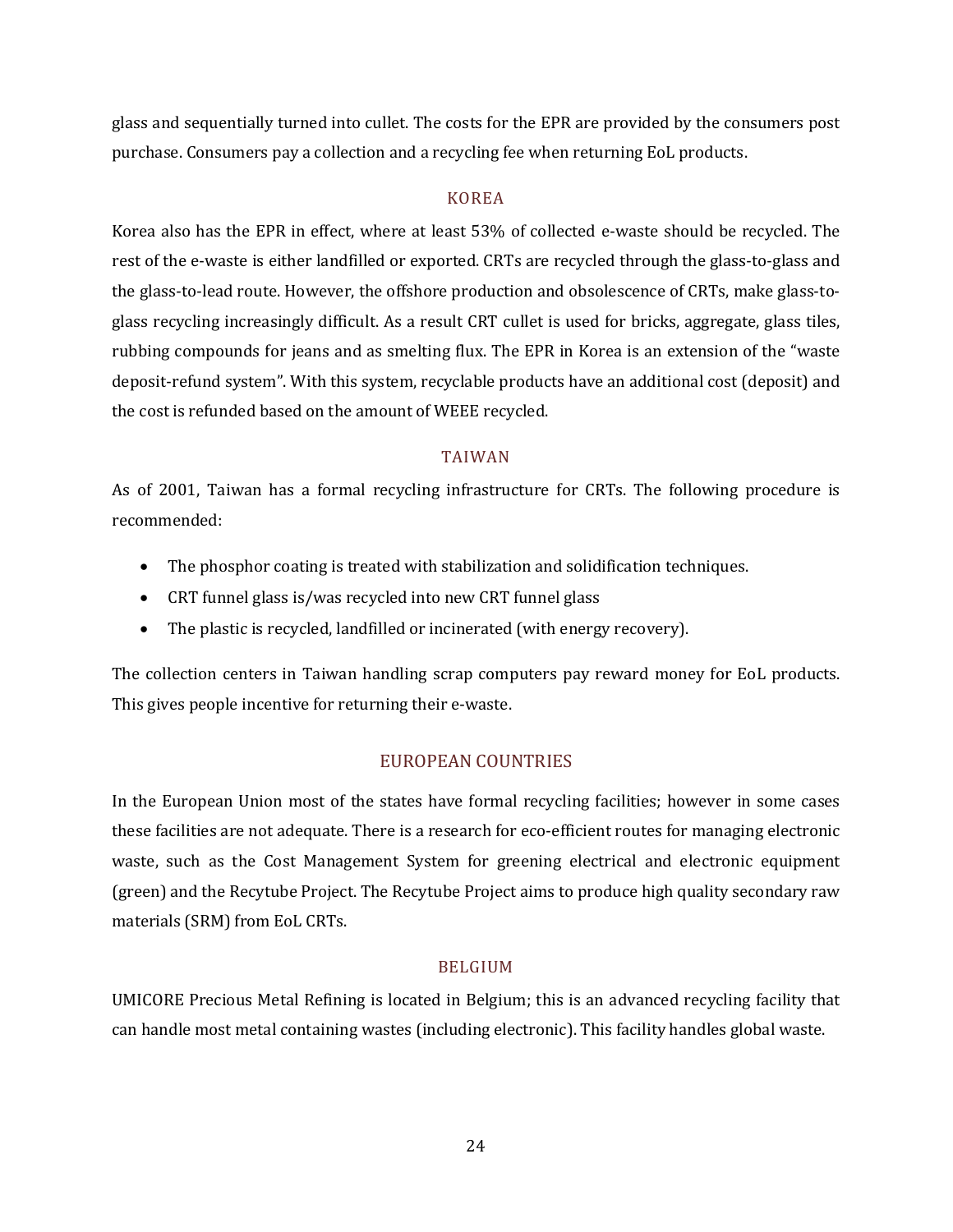#### GERMANY

The WEEE Directive has changed the processing of EoL e-waste in Germany. The waste glass from CRTs is used as: filling material in mines and striking surfaces on sandpaper and matches.

#### SPAIN

Spain has inadequate waste collection points for waste and there is no separation between WEEE and municipal waste. As a result some WEEE ends up in landfills and dumpsites

#### SWEDEN

Sweden has Boliden, a designated WEEE recycling facility. In addition, IBM Sweden has incorporated a take-back program for old computers to ensure they are processed in an environmentally correct way. The leaded glass (neck and funnel) from the CRTs is shipped to IBM Holland to be recycled.

#### THE NETHERLANDS

The Netherlands houses a large IBM recycling facility to handle leaded glass. In addition, the country also has SIMS Recycling solutions and a designated CRT processing facility in Echt.

#### THE UNITED STATES

The USA has formal recycling for CRTs, however the facilities are inadequate. As a result, most of the WEEE is stored, landfilled, incinerated or exported. The PS Directive and increasing bans on landfilling resulted in export becoming their most viable option.

# AFRICAN NATIONS

South Africa is the only country with formal recycling of e-waste. However most of the recycling is based on PWBs and not CRTs. In other African countries, the disposal of waste CRTs takes place in open dumps and in open surface water bodies.

# CURRENT RESEARCH OF WASTE CRTS APPLICATIONS

# BIOPOLYMER FORMATION

Kim and coworkers [15] have used CRT glass with biopolymers in the production of concrete. The CRT-biopolymer-concrete (CBC) composite is produced with ground CRT glass (neck, funnel and panel), xanathan gum and guar gum. Ground CRT glass and sand were used as aggregate. EPA TCLP showed a non-hazardous lead leachability for the CBC. The compressive strength test indicated comparable results for CBC and regular concrete. Applications of CBC are: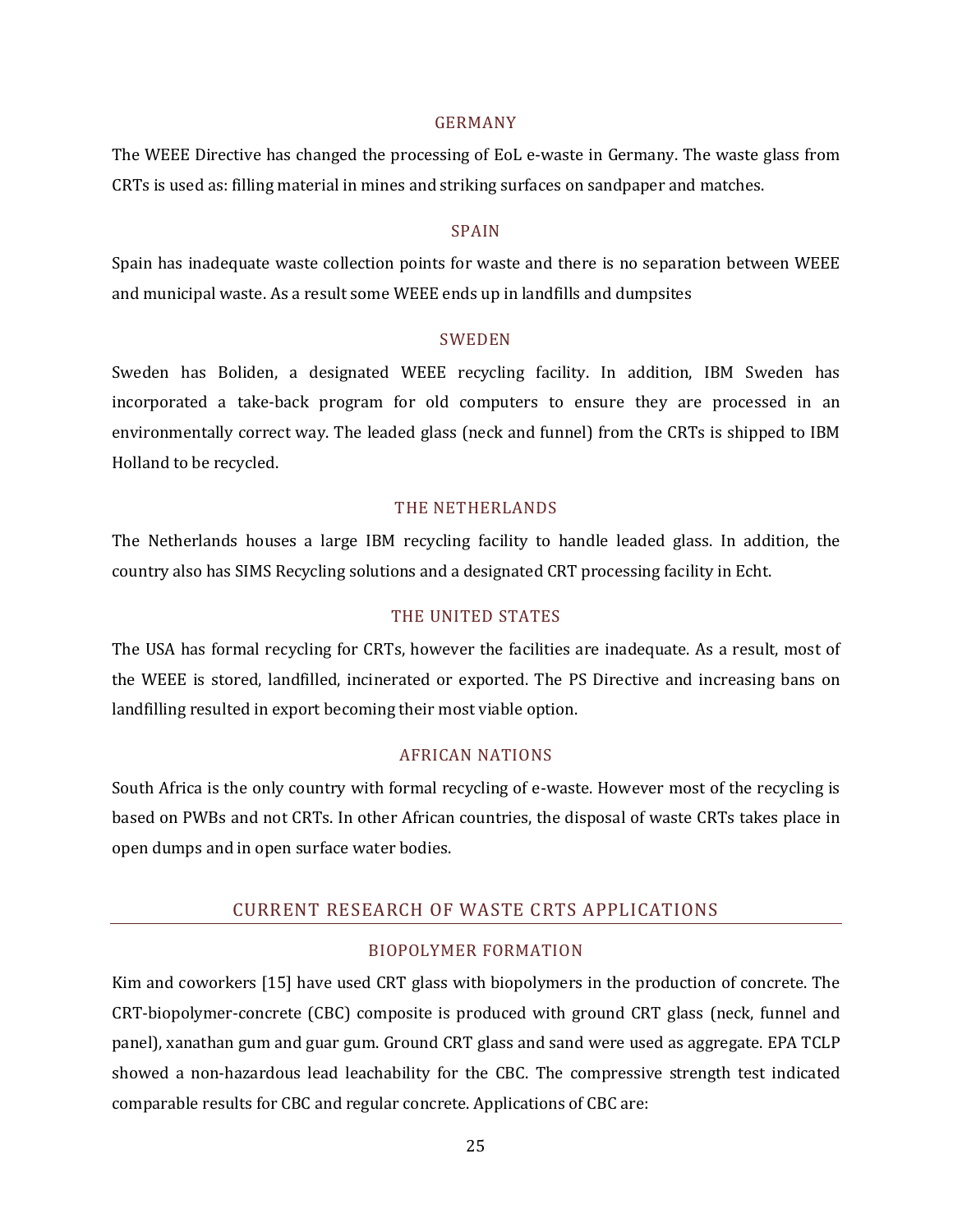- Use as regular construction material (bricks, blocks, decorative tiles)
- Use as marine concrete, due to its resistant to sulfur and chloride ions
- Use for environmental barriers, provides a layer that prevents metal and low level nuclear waste leaching
- Use for X-ray shielding protection layers, e.g. nuclear reactor isolation

# GLASS FOAM PRODUCTION WITH EGGSHELLS

Cleaned CRT glass (funnel and panel) has been used by Fernandes and coworkers [16] for the production of glass foam with (waste) eggshells. The process takes place with glass powder in the temperature range of 600 to 800 °C. Eggshells are used in this process as the calcium carbonate source. The environmental advantages of this process are: the relatively low process temperature range and usage of waste raw materials. The authors did not mention the lead leachability of the foam.

# SELF-PROPAGATING DETOXIFICATION

Chen and coworkers [17] have published a self-propagating process that detoxifies waste CRT glass by encapsulating the heavy metals. The process uses CRT glass powder with ferric oxide and magnesium. Once ignited the reaction could sustain itself (self-propagating), when the glass content was 60 wt. % or less. The metals in the product were converted to a more stable form and therefore safe to use in construction material. The EPA TCLP measurement showed acceptable values for the lead leachability. Some applications of the product are: X-ray shielding products, use in nuclear power plant reactors, use for environmental barriers and as encapsulation matrix to prevent leaching.

# FLUORESCENT POWDER

# YTTRIUM RECOVERY

Innocenzi and coworkers [18] investigated the recovery of yttrium (Yt) and zinc (Zn) from the fluorescent powder of color CRTs with hydrometallurgy and sulfuric acid. Yttrium can be recovered as yttrium oxide (YtO) with a yield between 75 and 80 %. This process can be profitable due to the high economic value of yttrium.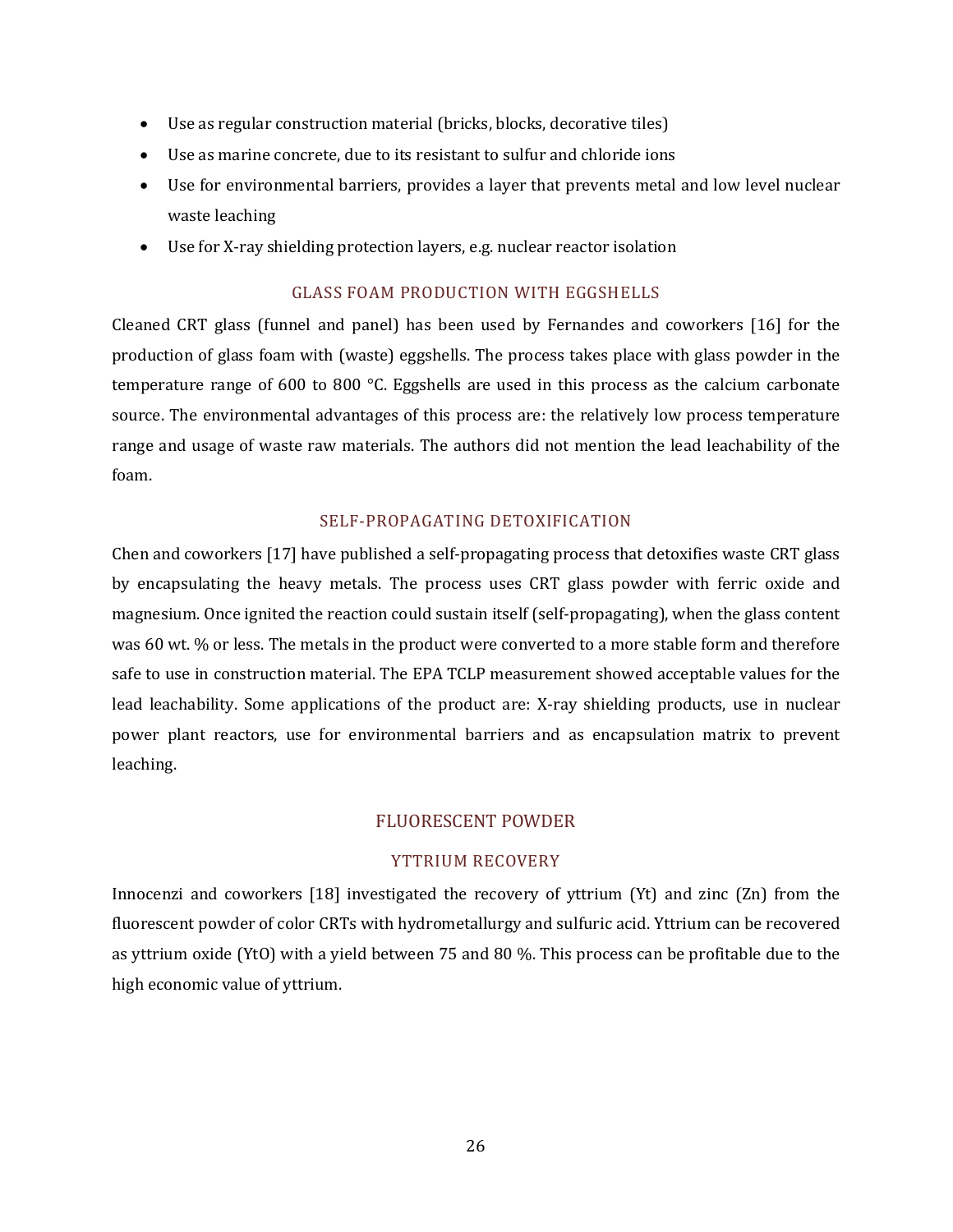#### PLASTICS

#### PYROLYSIS OF PLASTICS

Hall and coworkers [19] have performed pyrolysis with WEEE, including the plastic parts of CRT devices. CRTs produced mono-substituted aromatic and aliphatic hydrocarbons. These hydrocarbons can be used for chemical and/or fuel production.

#### PANEL GLASS

#### CST PRODUCTION

Chen and coworkers [20] produced crystalline silicotitanate (CST) using waste CRT panel glass as silicon source. CST is an inorganic ion exchanger capable of removing e.g.  $137Cs$  and  $90Sr$ radionuclides, from defense waste. The captured Cs can afterwards be immobilized into a ceramic or a glass. The residue contains Ba and Sr and is suitable as a raw material for Ba and Sr metallurgy.

#### GLAZE PRODUCTION

The panel glass from television and computer monitor CRTs has been used by Andreola and coworkers [21] to produce ceramic glazes. The commercial frit used in glaze production was replaced (for 30%) with cleaned EoL panel glass. The research also compared the environmental impacts associated with the production of fresh commercial frit from raw materials and those associated with recycling CRT glass. The results indicate that using CRT glass is the better option. Commercial frit glaze and CRT glaze have comparable aesthetics and chemical resistances.

## PORCELAIN STONE WARE BASED ON CRT PANEL GLASS

Andreola and coworkers [22] have also evaluated the usage of CRT panel glass as fluxing agent for the production of porcelain stoneware. CRT glass was used to replace Na-feldspar (up to 35 w.t. %), feldspar is the most expensive compound used in porcelain production. The properties of the porcelain depend on the amount of CRT glass added. Small amounts (5 wt. %) of CRT glass improve the densification process and enhance the mechanical properties. When 35 wt. % or more was substituted, the effects were detrimental because the glass reacts with porcelain raw materials, altering the properties significantly.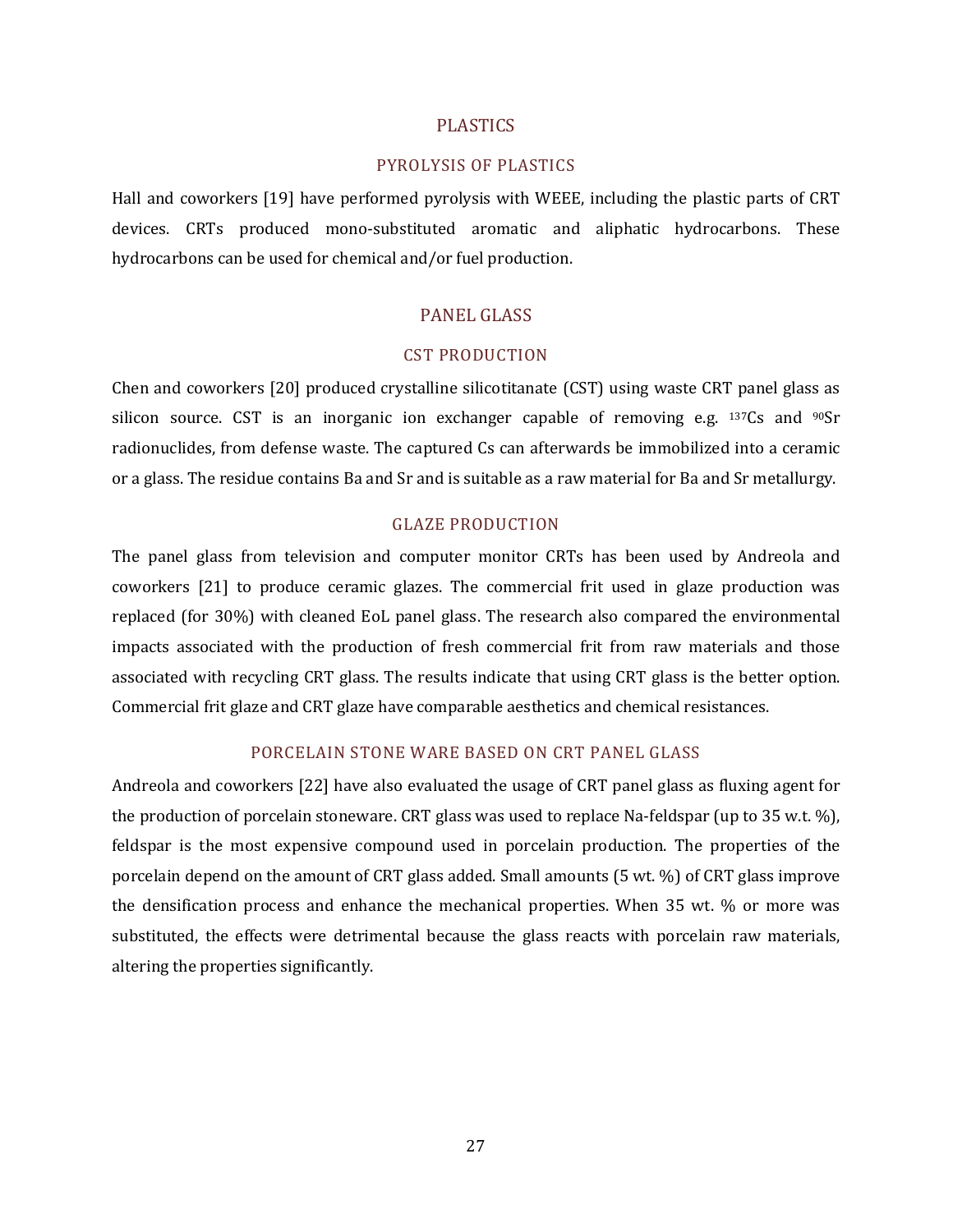# FUNNEL GLASS

#### LEAD RECOVERY AND FOAM GLASS PRODUCTION WITH A PYROVACUUM PROCESS

Chen and coworkers [23] have developed a pyrovacuum process that detoxifies CRT funnel glass and uses the glass residue to produce foam glass. The pyrovacuum process is a reduction process where lead oxide reacts with carbon to form lead and carbon monoxide. Up to 98.6 % Pb can be recovered from funnel glass with this process. The produced lead has a purity of 99.3 %. The foam glass produced from the residue showed a lead leachate concentration below the TCLP limit.

# LEAD OXIDE NANOPARTICLE PRODUCTION BY A SELF-PROPAGATING REACTION

Wang and coworkers[24] have used CRT funnel glass for the production of PbO particles with selfpropagating high-temperature synthesis (SHS). The reaction takes place in the presence of MgO and  $Fe<sub>2</sub>O<sub>3</sub>$  and produces PbO nanoparticles with a size of 40-50 nm. The amount of lead recovered depends on the amount of funnel glass added. More than 90 wt. % lead could be recovered when no more than 40 wt. % funnel glass was used in the feed. The TCLP results of the residue were 0.02 –  $0.18 \text{ mg/L}$  lead, well below the limit. However, the authors note that Mg is expensive and as a result, this process might not be viable on a larger scale.

#### CRT FUNNEL GLASS AS FINE AGGREGATE IN CEMENT MORTAR

The use of funnel glass as an aggregate in cement mortar has been investigated by Ling[25]. The research was based on treated and untreated crushed funnel glass, denoted as TFG and n-TFG respectively. TFG was washed with nitric acid to remove the lead from the surface. The glass replaced sand for 50 or 100% as aggregate. The following was observed:

- The addition/substitution of glass cullet increased the fluidity of the fresh mortar, reduced the water absorption and reduced the drying shrinkage of the cement mortar
- There is weak(er) bonding between glass and cement, compared to sand and cement. The flexural and compressive strengths decreased with increasing glass content. The lowest strength was observed for n-TFG, the author states that this is due to the retardation effects lead has on cement hydration.
- The addition of funnel glass (n-TFG and TFG) increased the hardened density of the mortar and the X-ray shielding properties
- The lead leaching of TFG cement was below the TCLP limit; n-TFG surpassed it.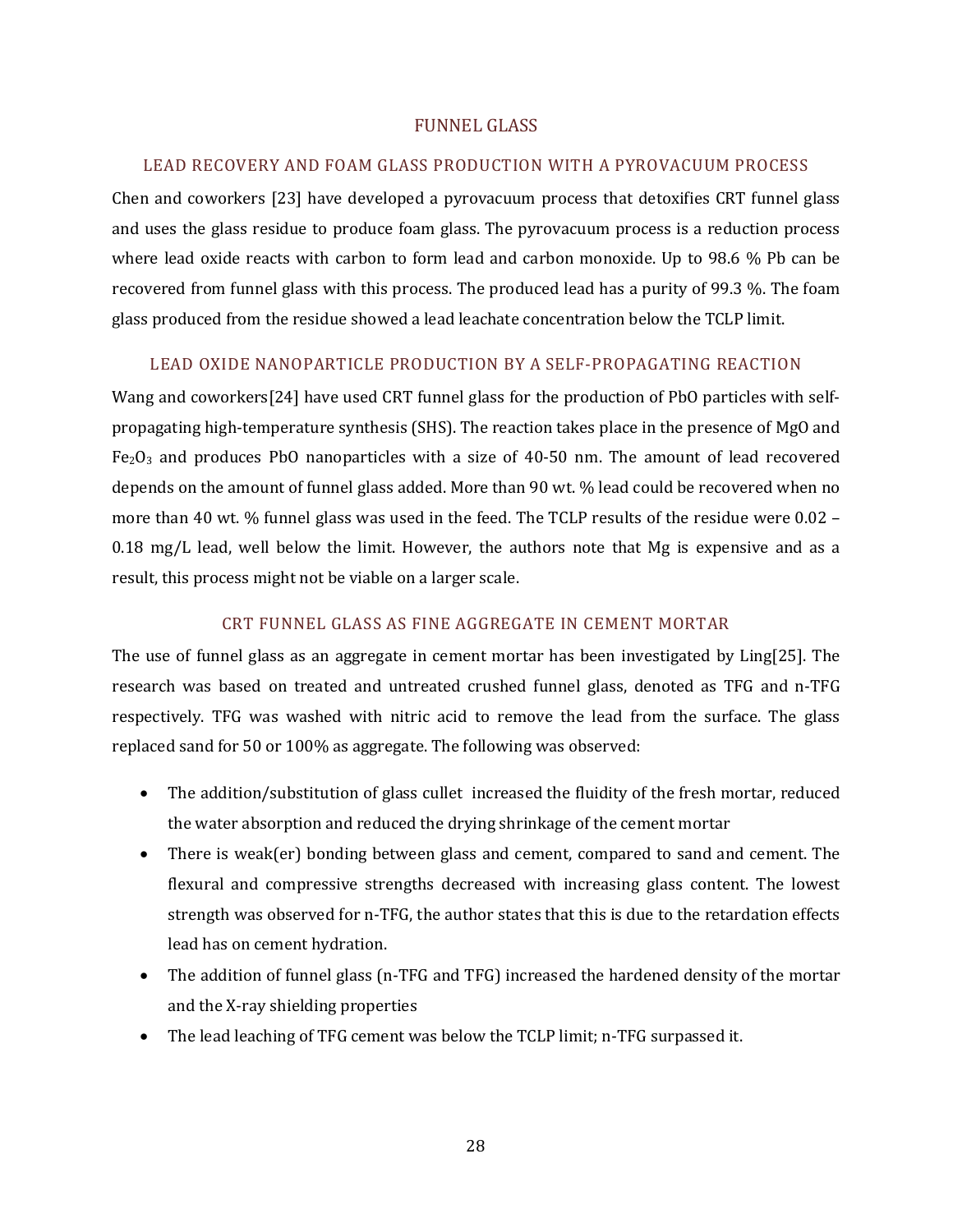#### FUNNEL GLASS AS AGGREGATE IN SCC WITH LIMESTONE

River sand was mixed with CRT glass cullet, in the proportions of 20 and 40 wt. % , and was used as aggregate in self-compacting concrete (SCC) by Sua-iam and coworkers [12]. Limestone powder (LS) was added to the SCC mixture in 5, 10 or 15 wt. % to suppress potential viscosity effects of the concrete and to enhance the workability. Using self-compacting concrete instead of regular concrete provides a safer work environment for the workers. In addition, limestone powder is a difficult to dispose of waste product from the stone-crushing industry, with adverse environmental impacts if not handled properly. Using LS and CRT waste glass increased the fluidity and viscosity and reduced the setting time of the concrete proportionally to the amount of aggregate added. Usage of CRT waste glass and LS has environmental benefits because it mitigates the landfilling and potential toxic exposure associated with these compounds. Leaching tests (TCLP) of the SCC indicated that limestone powder immobilized Pb sufficiently for SCC not to be considered hazardous.

#### FLUORESCENT LAMP GLASS AND LEAD PRODUCTION

Xie and coworkers [1] have proposed the usage of leaded waste CRT glass as raw material for leaded fluorescent lamp glass (glass-to-glass recycling). Fluorescent lamps in China are still produced with leaded glass; reusing CRT leaded glass for their production can be viable. The production of fluorescent glass with recycled glass has environmental/economic advantages compared to the production of fresh glass. However, producing fluorescent lamps is not a permanent solution to the lead problem. In Europe, fluorescent lamps are already Pb free (RoHS Directive) and soon, this can also be the case for China.

The authors propose metallic lead production from the leaded glass as the alternative option with pyrometallurgy (glass-to-lead recycling). Funnel glass with over 20% lead content provides both lead and silicon flux for the process. The article mentioned lead production by SKS technology (Figure 7). The resulting lead slag contains less than 5% Pb and is therefore suitable for the cement industry.

Hydrometallurgy is also a more viable option for recovering lead from glass. Compared to pyrometallurgy, it is more easily controlled, exact and predictable [26]. The process is based on the dissolution of lead in acid (e.g. nitric or acetic acid) followed by lead collection through electronic deposition. With this method, up to 90 % lead can be recovered and up to 95 % lead can be removed from funnel glass.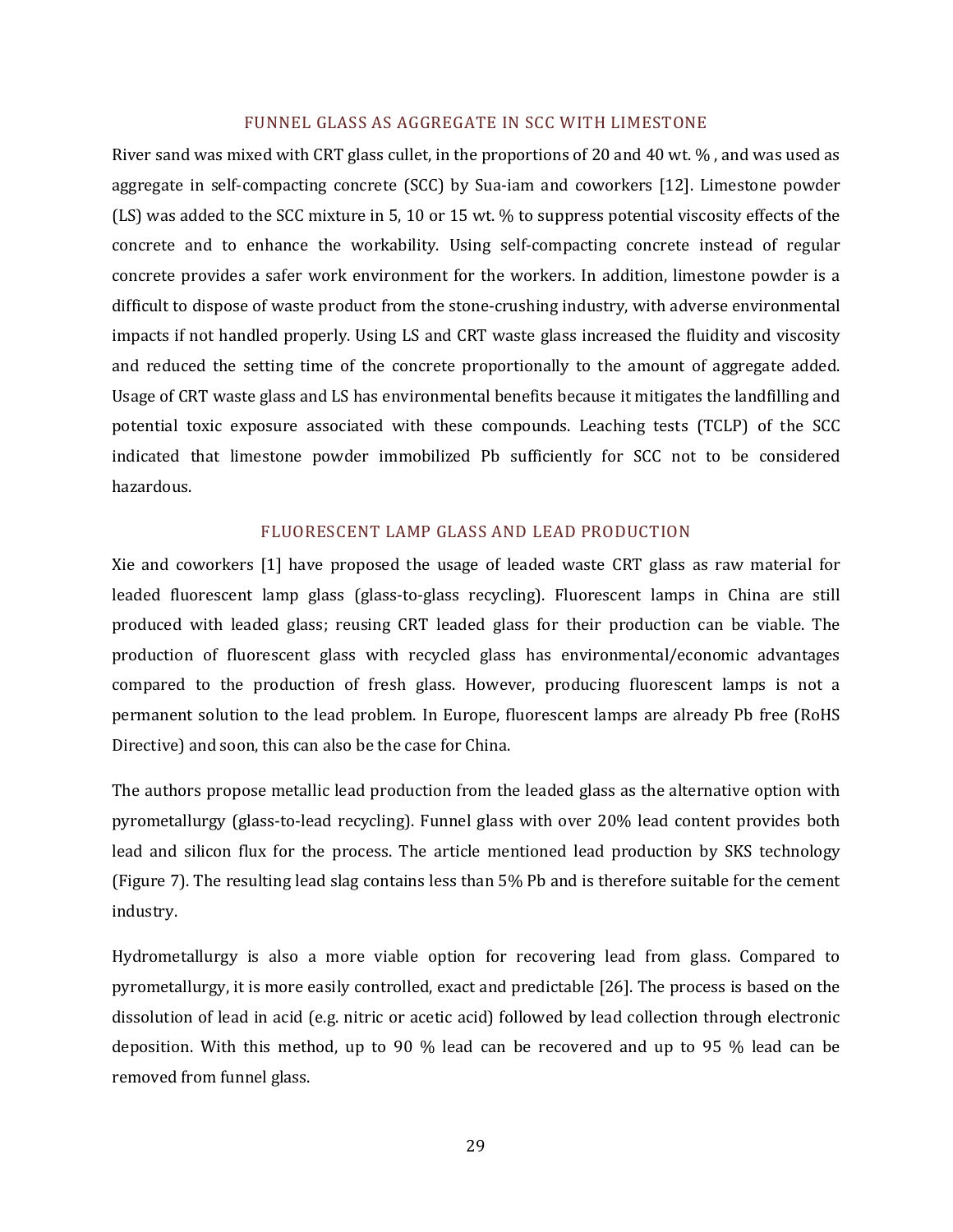#### ALKALINE HYDROMETALLURGY

Zhang and coworkers [2] have published a hydrometallurgical process to recover lead from funnel glass using an alkaline solution. Conventional processes use acidic solutions. Zhang used NaOH as a solvent, because other heavy metals typically do not dissolve in alkaline solutions. Lead was dissolved using a planetary ball mill (mechano-chemical extraction) at 70 °C and the amount of lead extracted was 97.4 %. The lead was collected out of the solution using electrical deposition with a purity of 97. 2 %. Disregarding the investments cost, a profit of  $\epsilon$  750 per ton metallic lead was calculated using Pb powder costs of 2012. The glass residue was environmentally safe to use in foam glass production.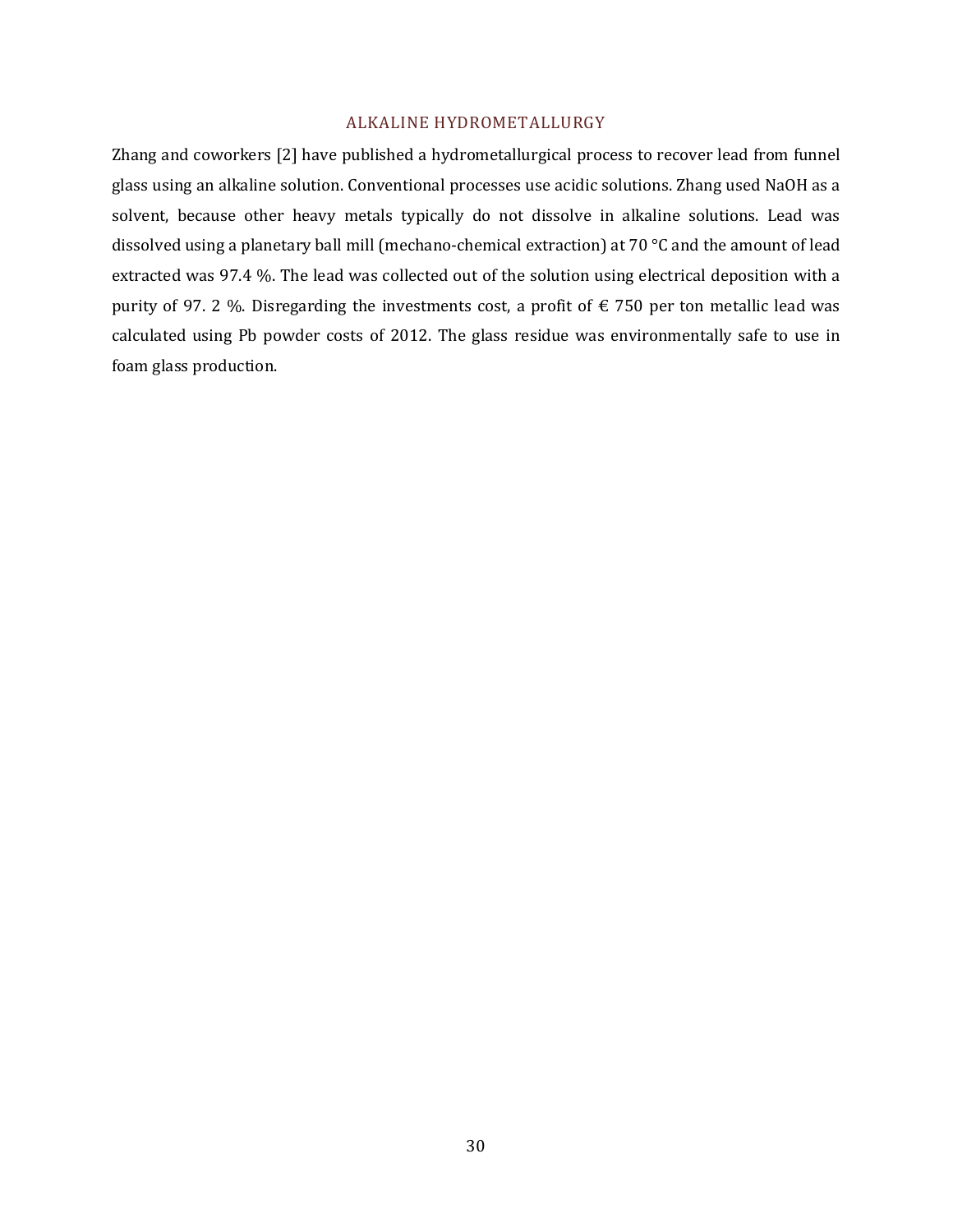

FIGURE 7 LEAD PRODUCTION FROM FUNNEL GLASS (SKS TECHNOLOGY) [1]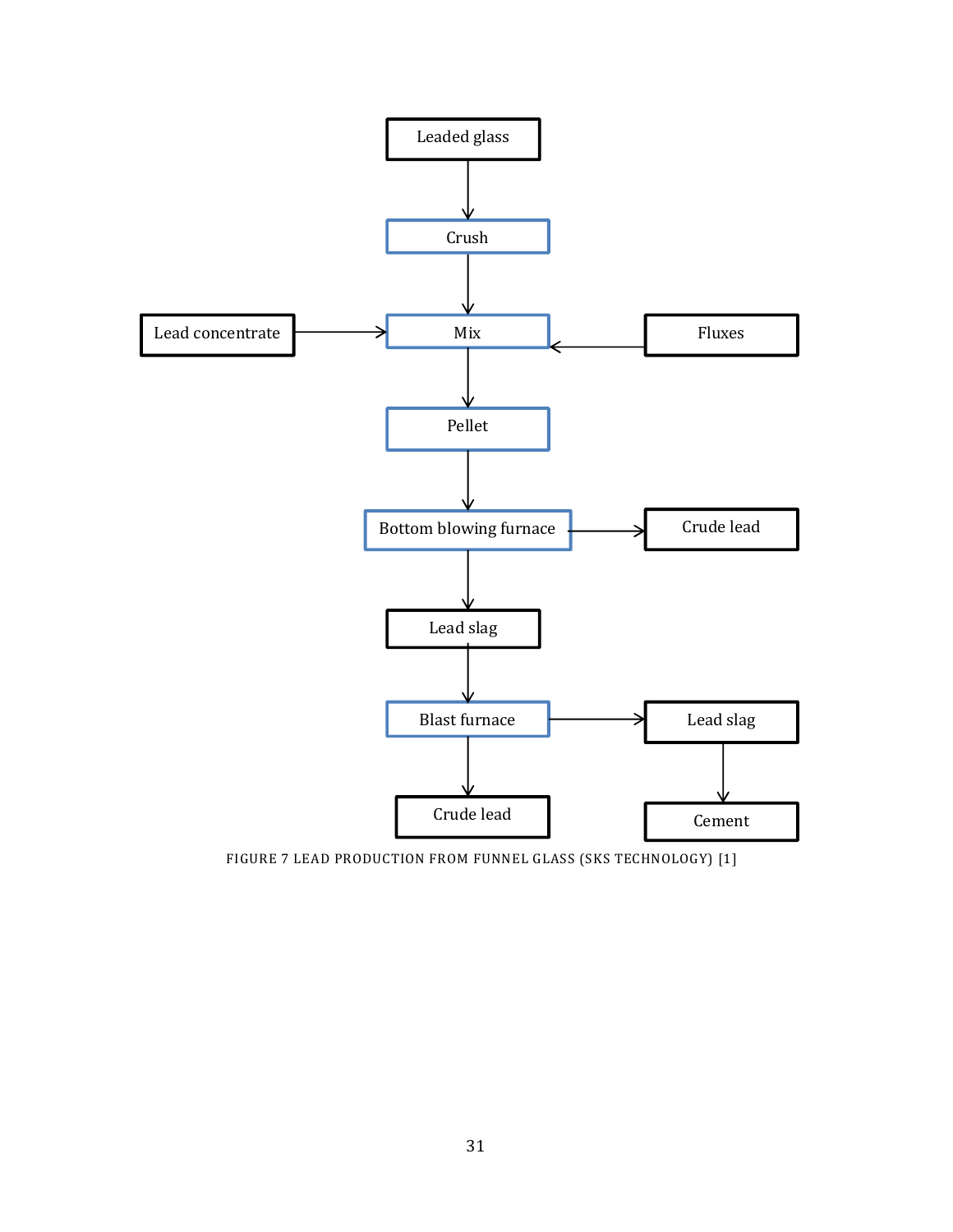# DEFINITION OF TECHNICAL ROUTES FOR RECYCLING MONITORS

This chapter summarizes the current practices of waste CRTs in Brazil and evaluates the applicability of foreign disposal strategies.

# CURRENT WASTE CRT DISPOSAL PROCEDURES IN BRAZIL [27]

As of 2014, a law is in place that forbids open landfilling of e-waste. Brazil has the reverse logistics protocol in place for processing e-waste by federal law. However, these laws are not severely enforced and the punishments for breaking the law are not clearly defined. Reverse logistics holds the whole producer chain (manufacturers, distributors, importers and retailers) and consumers responsible for collecting and treating waste materials. The consumer's responsibility is to bring ewaste to the distributors and retailers. Afterwards, the distributors are responsible for delivering the e-waste to the manufacturers and importers. The manufacturers and importers are responsible for the sound disposal of the e-waste. There are however some problems with this system:

- The consumers have no incentive to bring their e-waste to the retailers, other than a lax enforced law.
- The retailers don't have storage to receive e-waste from the consumers and refuse to spend funds on acquiring storage.
- When the retailers do receive e-waste, they refuse to spend funds on the transport costs associated with delivering the e-waste to the manufacturers/importers.
- Too many mediators are involved in the reverse logistics chain.

The different states in Brazil also have their own laws with regulation about the disposal of e-waste. São Paulo for example has a big electrical/electronic market and therefore also well-developed laws for proper e-waste handling. However other states, for example Rio de Janeiro, have out-dated laws without implementation of the revere logistic model. São Paulo has the highest GNP of all the Brazilian states and also the most significant electronic/electrical manufacturing capacity.

The largest amount of waste CRTs in São Paulo are stored by consumers, due to a lack of incentive for recycling. There are some private companies that handle the recycling of CRTs. Ambiente standard© is a company that collects CRT devices from consumers for dismantling. The metal, glass and plastic are recovered and sold.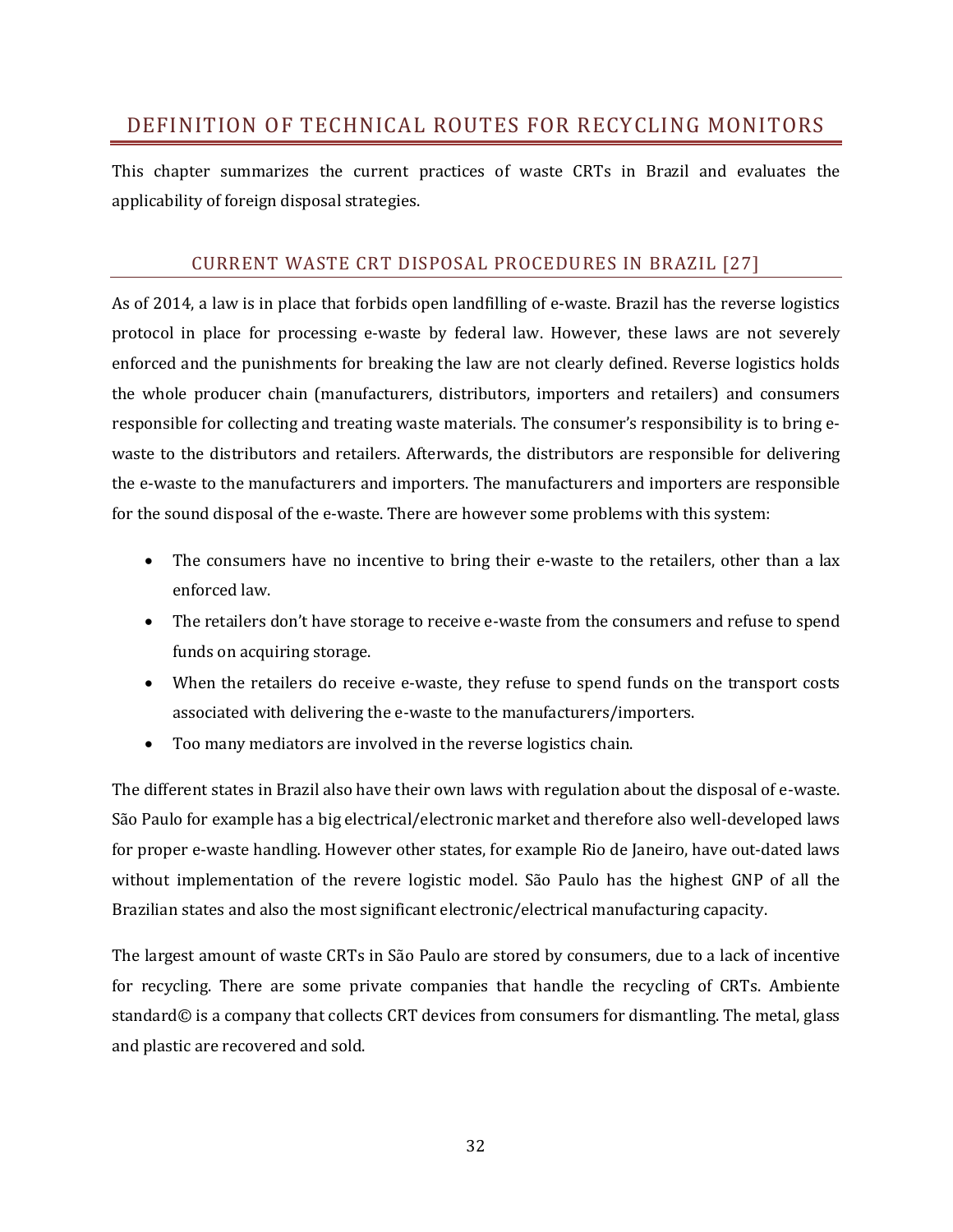Other companies, e.g. Descarto Certo©, act as a collection/processing facility to whom the consumer has to pay a fee when bringing the CRT in. The CRT is dismantled and the parts are processed. Descarto Certo© also works with companies and recycles their e-waste.

# SUPPLEMENTING CURRENT RECYCLING LEGISLATIONS IN BRAZIL

The current practice for environmentally friendly disposal of CRTs and waste electronics is an agreement with various parties in the chain, (producers, importers, traders and consumers) who share responsibility in the recycling of the product. However, the collection of waste electronics is not managed optimally. Implementing a deposit-refund system can give consumers incentive to return their e-waste. The suggested procedure is that the cost of electronics have an extra cost added, this will consist of the deposit and possibly the recycling costs. After usage, the consumer brings this product to a collection facility/ returns the product to the retailer for further processing and the deposit is refunded. This procedure won't solve the current waste CRT problem but will mitigate some e-waste problems in the future.

Retailers also require incentive to deliver their collected e-waste to the importers or manufactures for further processing. This can, for example, be achieved by force of law or by imposing a tax, with a refund of the tax money if the targeted amount of e-waste is recycled.

Implementing a Brazilian equivalent of EPR, WEEE and RoHS Directive will improve the current EoL of e-waste in Brazil. With EPR, the manufacturers and importers will be forced to collect ewaste. Currently, e-waste collection is a problem in Brazil, preventing recycling. The equivalent of the WEEE Directive will ensure that sound recycling of e-waste takes place. The RoHS Directive equivalent will prevent the usage of environmentally hazardous substances in new products.

# RECOMMENDED APPROACH FOR WASTE CRTS IN BRAZIL

Lead is the most abundant pollutant in (color) CRTs. To prevent lead pollution, correct disposal is required. During the time CRTs were still in production, leaded glass was best utilized in glass-toglass recycling. However, CRTs have become obsolete and as a result, alternative recycling routes (glass-to-lead) need to be explored.

The previous chapter mentioned various recycling technologies for leaded glass (funnel). Lead recovery has the most potential to be economically viable. Lead can be sold or used for other applications, and the glass residue can be used in concrete production, metal smelting, glass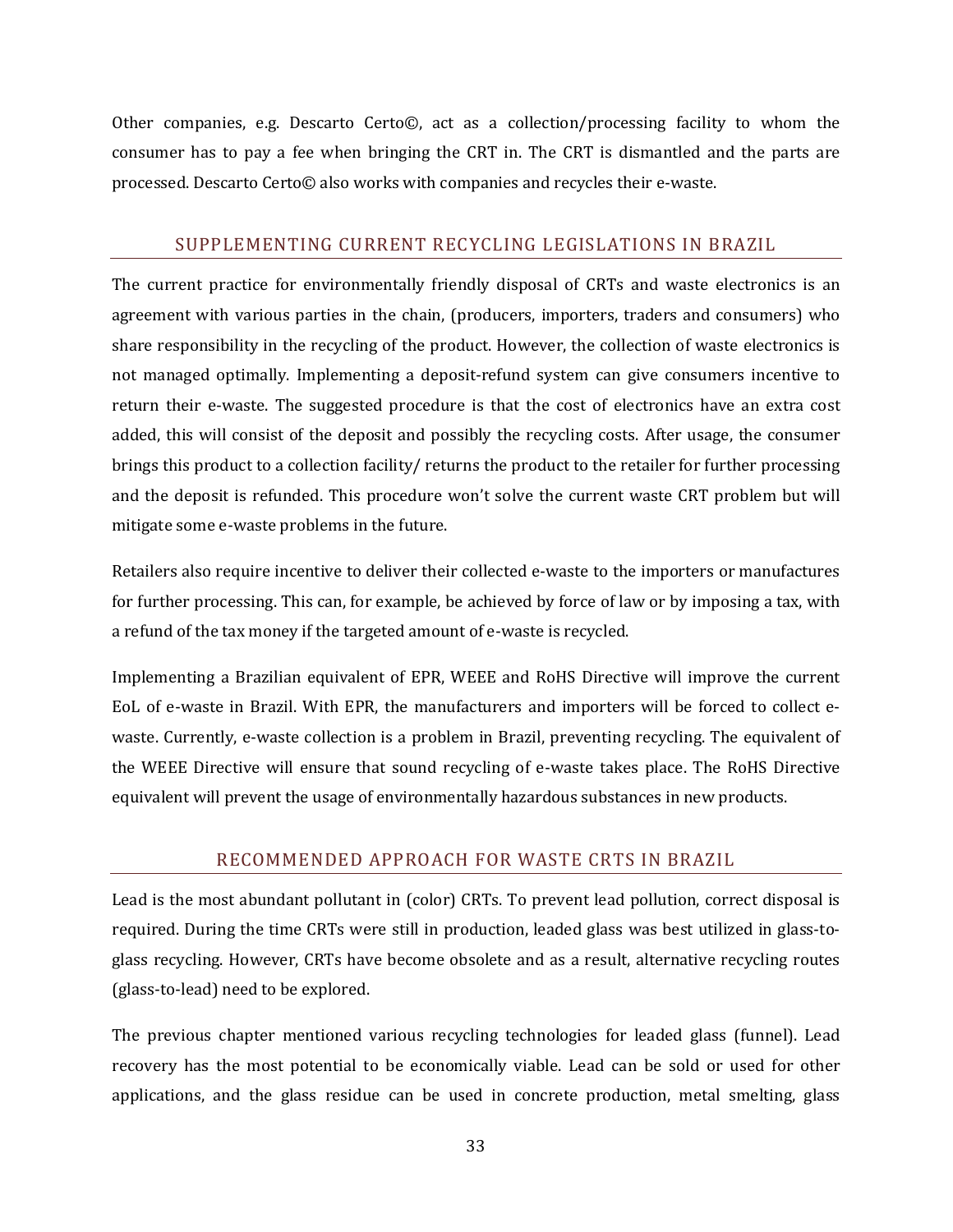production or glass foam production. Lead can be recovered by hydrometallurgy and pyrometallurgy. Hydrometallurgy is a more controlled process and does not require as much energy as pyrometallurgy. To separate lead from CRT funnel glass using pyrometallurgy, temperatures of up to 1000 °C are required to melt SiO<sub>2</sub>. Hydrometallurgy for lead recovery can be performed in acidic or alkaline solutions. The benefit of using an alkaline solution is that Pb is selectively dissolved. The research by Zhang [2], mentioned in the previous chapter will be explained in further detail and calculations for Brazil will be presented in order to evaluate the feasibility. The alkaline lead recovery process is schematically presented in Figure 8.

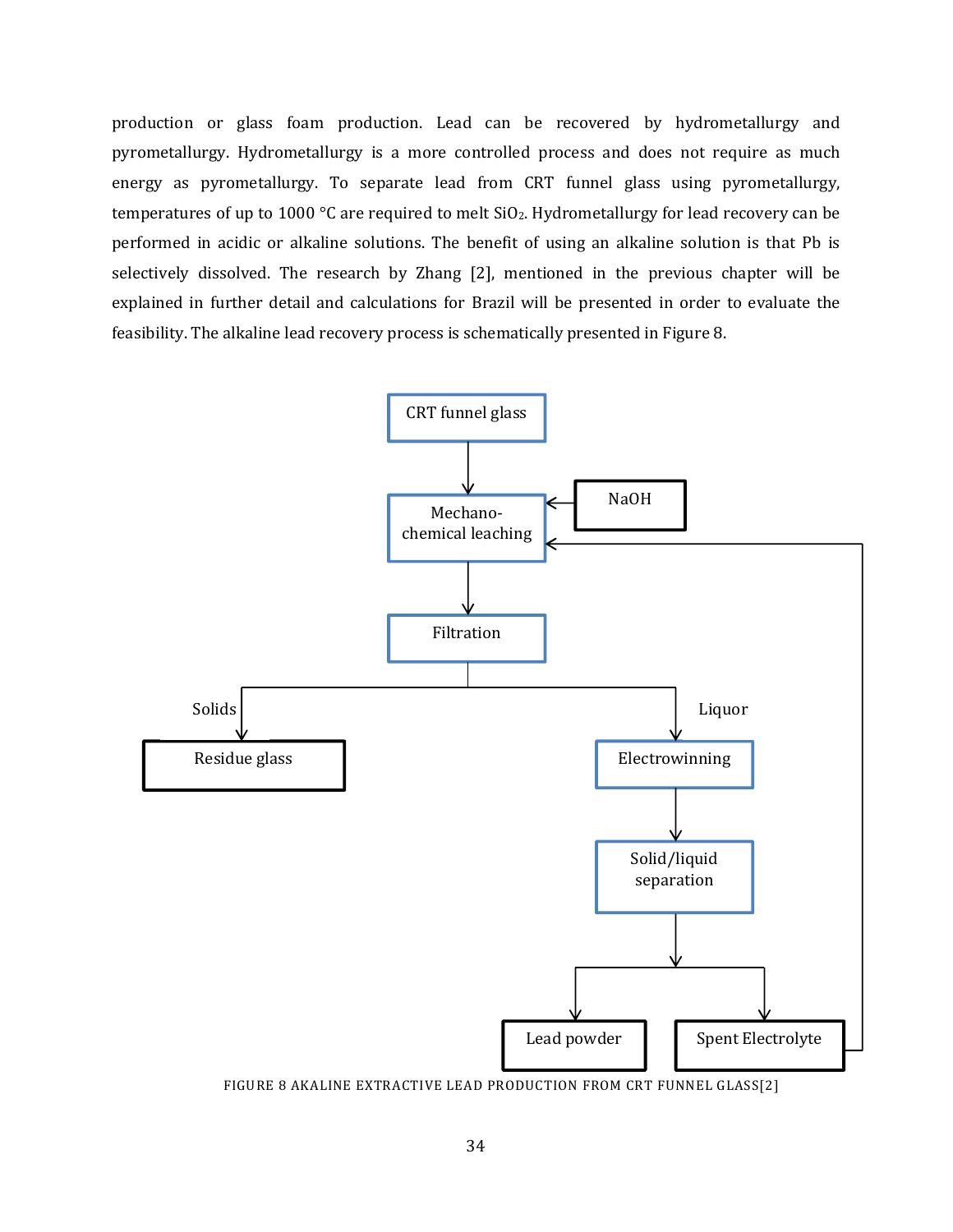The process starts with the combining of ground CRT funnel glass (< 10 mm) with 5 M NaOH. The highest amount of lead extracted (97.4 %) was obtained using a stirring ball mill at 70 °C with a minimum rotational speed of 500 r/min. The process is referred to as the mechano-chemical extraction of lead. During the process the mechanical activation and chemical leaching take place in parallel. NaOH was used because of its selective solubility towards lead. The average metal content of the funnel glass is presented in Table 7 and the metal concentration in the leaching liquid is presented in Table 8.

TABLE 7 ELEMENTAL COMPOSITION CRT FUNNEL GLASS USED FOR THE MECHANO-CHEMICAL EXTRACTION BY ZHANG [2]

|       |  |                                              |  |  | Elements Aluminum Barium Calcium Bismuth Iron Sodium Lead Zinc Magnesium |
|-------|--|----------------------------------------------|--|--|--------------------------------------------------------------------------|
| Wt. % |  | $1.44$ 0.68 3.1 0.05 0.59 5.9 25.1 0.16 1.09 |  |  |                                                                          |

TABLE 8 AVERAGE ELEMENTAL CONCENTRATION IN THE MECHANO-CHEMICAL EXTRACTION SOLUTION [2]

|  |                                                       |  |  | Elements Lead Aluminum Barium Calcium Bismuth Iron Zinc Magnesium |
|--|-------------------------------------------------------|--|--|-------------------------------------------------------------------|
|  | $[g/L]$ 17.2 0.37 0.048 0.017 0.012 0.007 0.025 0.011 |  |  |                                                                   |

The ball mill is used to activate the funnel glass in order to enhance leachability of lead. During the activation, the following takes place:

- Increase of the glass surface area.
- Increase of the surface reactivity.
- Changing of the crystalline structure; generation of non-bridging oxygen-hole-centers and peroxy radical formation

The defects generated by mechanical activation are, however, temporary. When lead extraction was performed in series, i.e. activation followed by leaching, the results were inferior compared to parallel mechano-extraction. The lead product is collected as a powder with electro deposition, with a yield and purity of 97.5% and >97.2 % respectively. After lead recovery, the NaOH solution can be reused for additional lead extraction. On average, 50 to 60 g of NaOH is lost per kg of lead produced. The glass residue in the article is used for foam production, but other applications such as concrete or ceramic production are also viable. The glass residue is almost leadless and therefore not hazardous.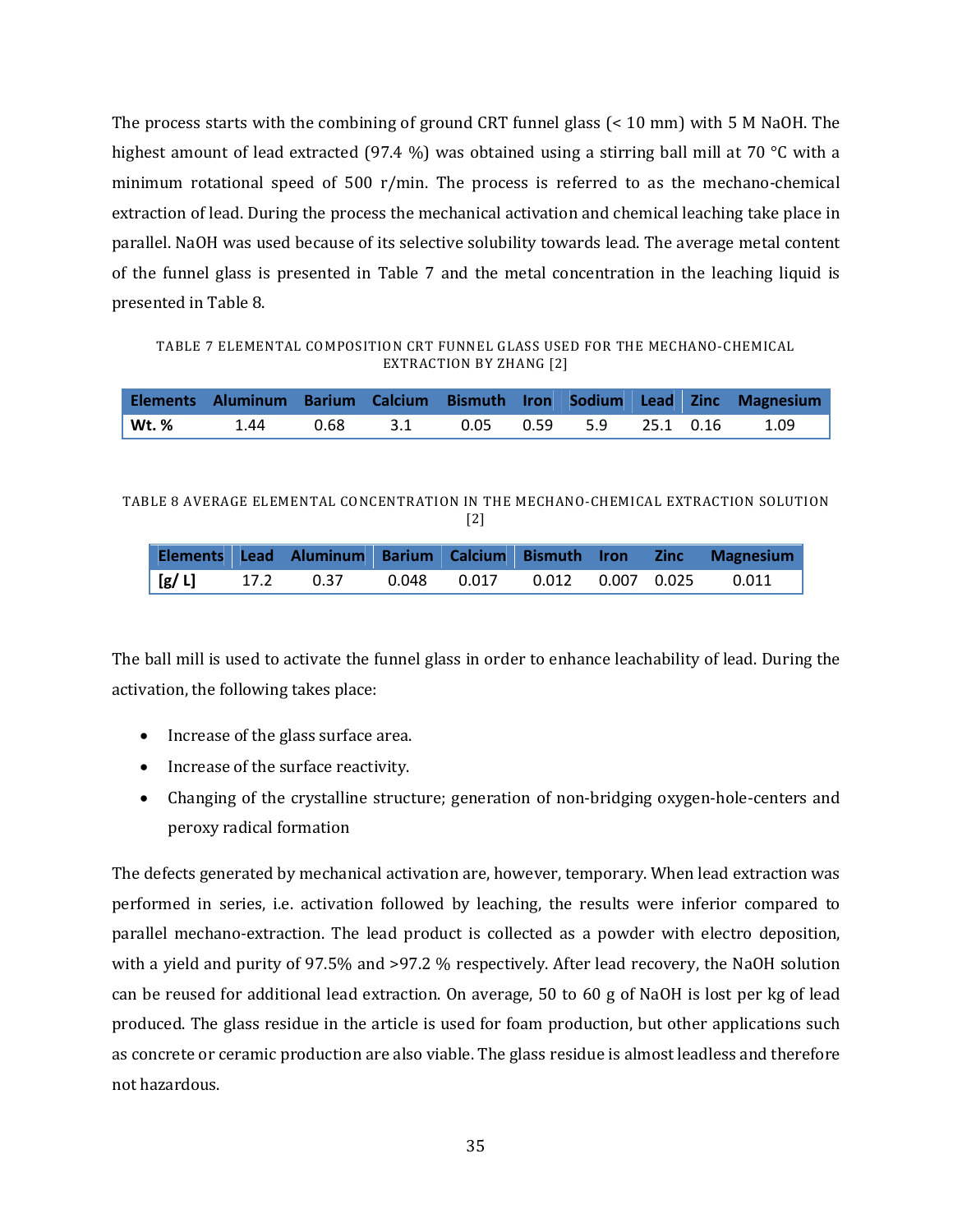The calculated profit for the process was  $\epsilon$ 750, - per ton of lead produced. In the following section, calculations of this process will be applied to the estimated available amount of CRTs in Brazil to evaluate the viability of this process.

# FEASIBILITY OF ALKALINE LEAD PRODUCTION IN BRAZIL

The calculations are based on an estimated amount of CRTs per house in Brazil, in 2001. This year was chosen because after 2001, CRTs were most likely replaced with newer technology televisions and computer monitors. The data was obtained from Teleco©[28] and it was assumed the that houses contained no more than one CRT television and/or no more than one CRT monitor. The amount of lead per television was estimated to be 2 kg and per computer monitor 1 kg, these values are based on data from Nnorom [7]. The same profit mentioned by Zhang was used during these calculations. Table 9 presents the results. The net profit of this process, excluding initial investments, is close to  $\text{\large\ensuremath{\in}} 60.000.000$ ,-

#### TABLE 9 FEASIBILITY OF ALKALINE LEAD PRODUCTION IN BRAZIL

| <b>Houses in Brazil (2001)</b>                   | 41000000           |
|--------------------------------------------------|--------------------|
| % of houses with TV (2001)                       | 89%                |
| % of houses with PC (2001)                       | 13%                |
| Amount of houses with TV (2001)                  | 36490000           |
| Amount of houses with PC and also Monitor (2001) | 5166000            |
| <b>Total of monitor and TV</b>                   | 41656000           |
| <b>Total amount of Pb [ton]</b>                  | 78146              |
| Net profit (R\$)                                 | R\$ 164,106,600.00 |

The profit is expected to be even greater, because only data from 2001 was used and it was assumed that only one CRT TV and/or CRT monitor was available per house. Houses most likely contain(ed) more than one CRT television.

The production of lead, from CRT funnel glass, produces leadless glass as a byproduct. This glass can be used for an additional profit. The panel glass is also neglected during the evaluation of the process. Panel glass contains the phosphor materials, rich in yttrium oxide. Yttrium oxide can be extracted with (acidic) hydrometallurgy [18]. On average, about 50 g of yttrium oxide can be collected from a CRT [7], which has a value of  $\sim \text{\textsterling}100$ , (Sigma-Aldrich, 17/6/2014). The remaining panel glass, free of phosphors, can be used for glass foam production or construction materials. Lastly, the plastics can be used for energy recovery.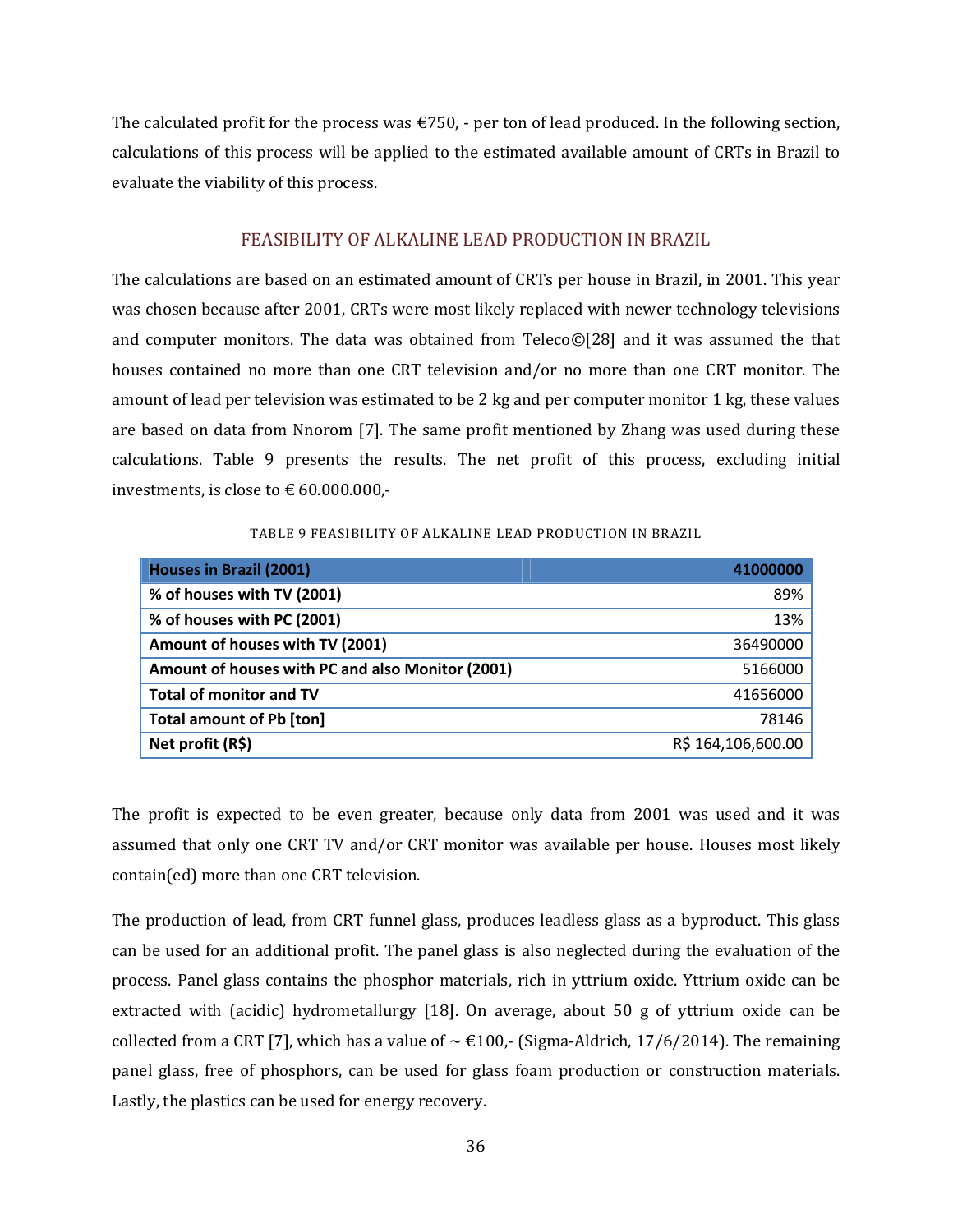The proposed recycling process for CRTs for Brazil is presented in **Error! Reference source not found.**. The usage of the glass and the metals recovered is situational (Sit), depending on what is required. The precious metals can be sold for additional profit.



FIGURE 9 RECOMMENDED WASTE CRT RECYCLING PROCEDURE FOR BRASIL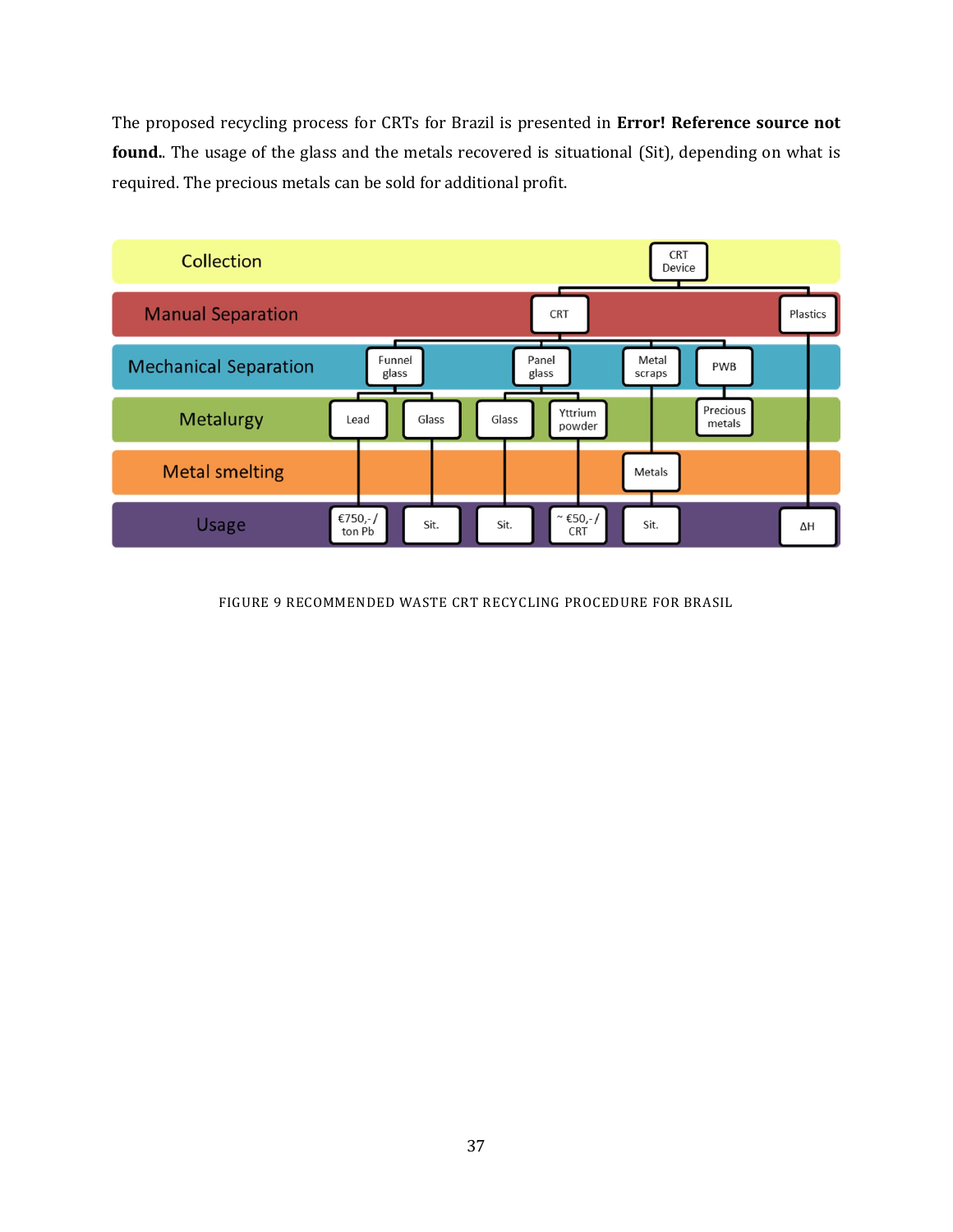# CONCLUSION

CRTs were common in every household; present in television sets and computer monitors. The estimated amount of CRTs in Brazil is close to 42.000.000. Recently, these devices have been replaced with newer, flat screen models. This replacement resulted in a large quantity of obsolete CRTs. CRTs are considered hazardous waste due to their high lead content and require special disposal strategies. The estimated amount of lead in Brazil present in CRTs is close to 80.000 ton. Previously, leaded CRT glass could be re-used for the production of new CRT glass. However, this option is no longer available due to the cease in CRT production. Alternative use of CRT glass is very limited due to its toxicity. In the European Union and developed Asian countries such as Japan and South Korea the sound recycling of waste CRTs is common practice. In developing countries such as China and India "backyard recycling" of CRTs takes place, causing severe pollution. Other developing countries do not recycle and just dispose the waste CRTs in landfills or open surface water bodies. Developing countries, e.g. USA, also export waste CRTs to the developing world as means of dealing with e-waste. A viable way to circumvent the lead problem associated with CRTs is to separate the lead from the glass. Lead removal can be achieved with hydro- and pyrometallurgy. Hydrometallurgy is less expensive due to the lower energy required and is performed in a more controlled environment. The production of lead from waste CRTs has been calculated to be profitable in Brazil. Considering the estimated amount of CRTs in Brazil, the preliminary profit using alkaline hydrometallurgy was calculated to be  $\epsilon$  60.000.000,-. Additional studies are required, considering logistics etc., if this process is to be implemented in Brazil.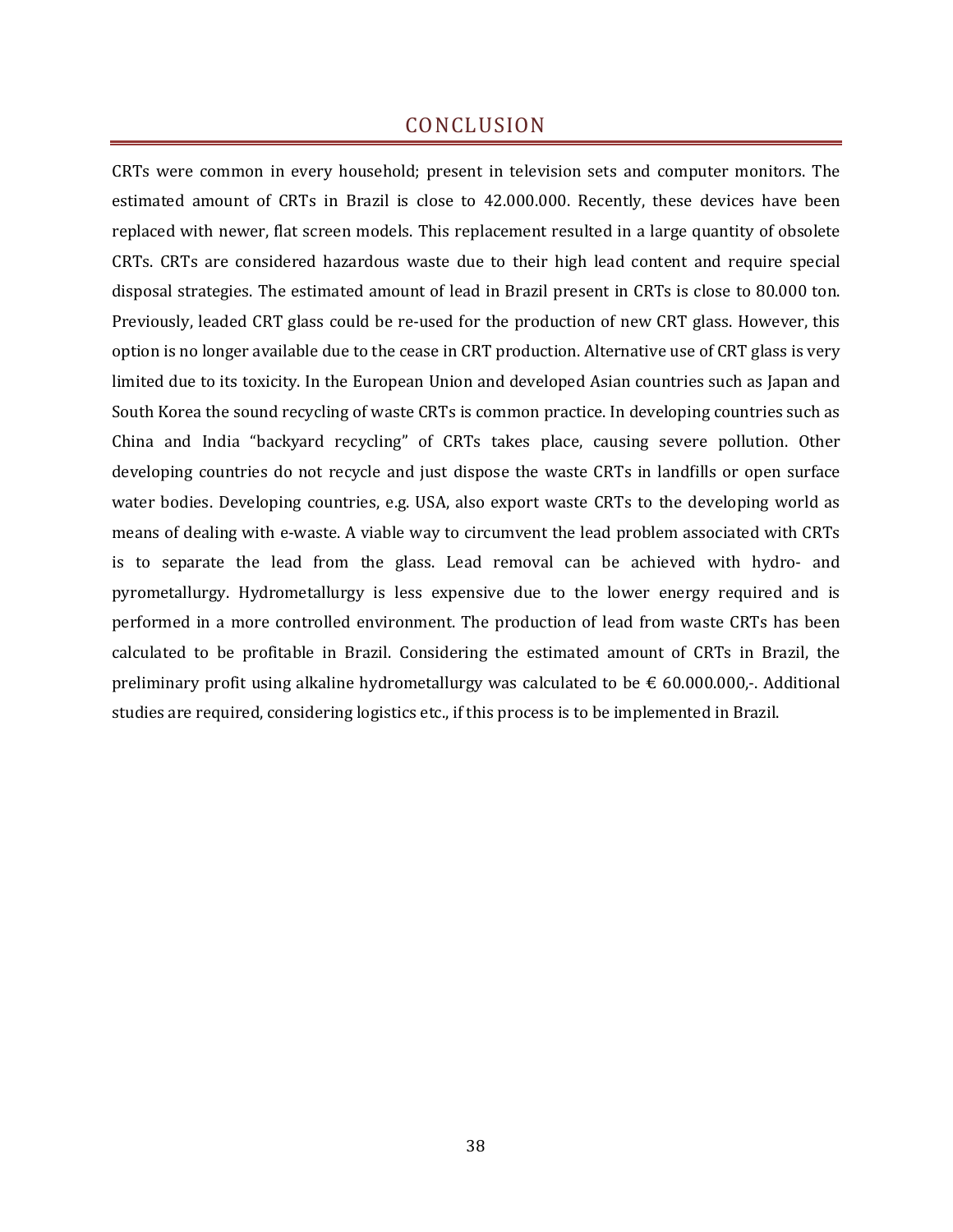# LIST OF ABBREVATIONS

CRT: cathode ray tube LCD: liquid crystal display PCB: Printed circuit board EPA: Environmental Protection Agency TCLP: Toxic characteristic leaching procedure MSW: Municipal solid waste PWB: Printed wire board (synonymous with PCB) WET: Waste extraction test SPLP: Synthetic precipitation leaching procedure EEE: Electric and electronic equipment WEEE: Waste electric and electronic equipment RoHS: Restriction on hazardous substances EPR: Extended producer responsibility PS: Product stewardship DfE: Design for environment EoL: End of Life CBC: CRT-biopolymer-concrete CST: Crystalline silicotitanate TFG: Treated funnel glass nTFG: Non treated funnel glass SCC: Self compacting concrete LS: Limestone powder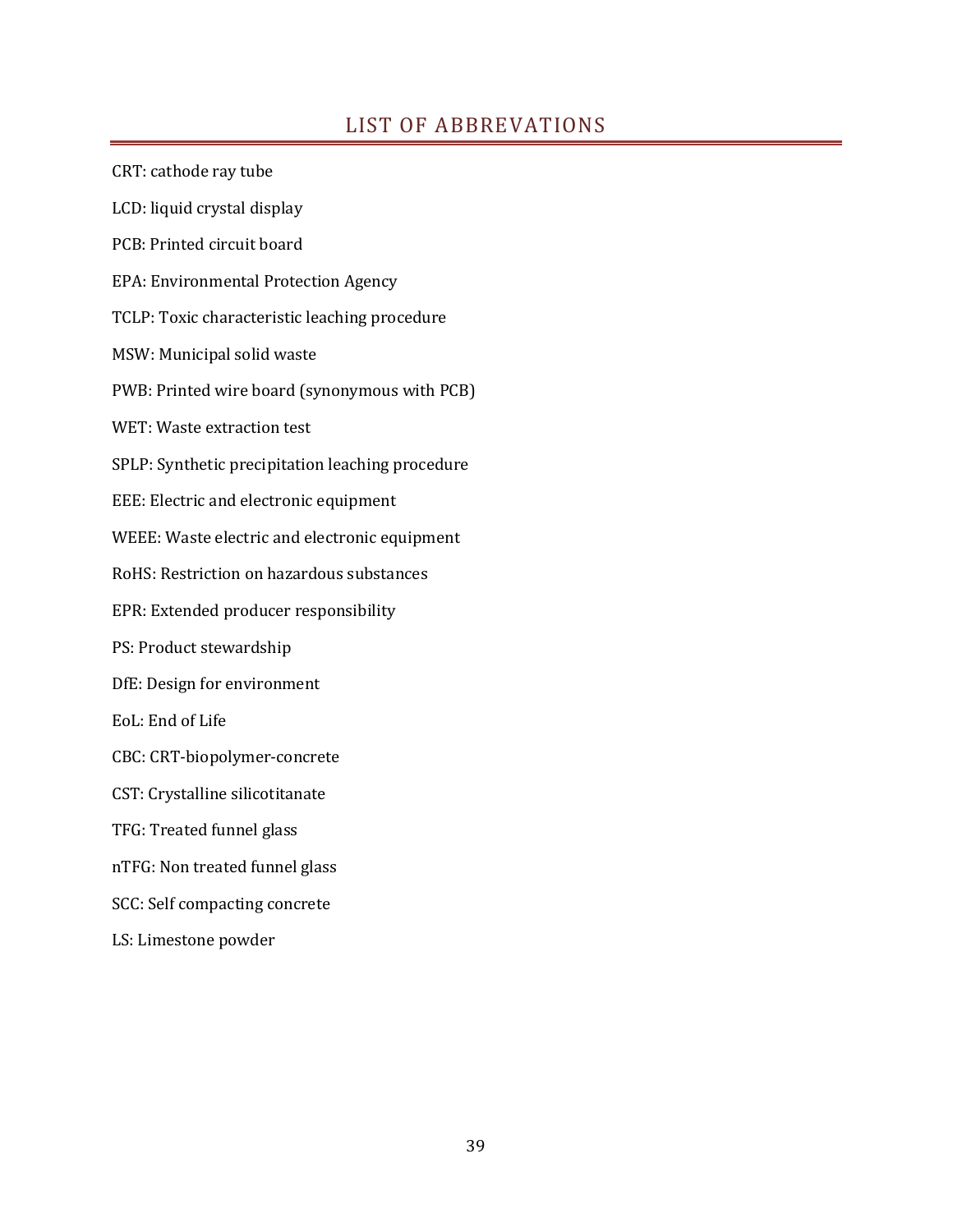- 1. Xie, F., L. Liu, and J. Li, *Recycling of Leaded Glass: Scrap Cathode Ray Glass and Fluorescent Lamp Glass.* Procedia Environmental Sciences, 2012. **16**(0): p. 585-589.
- 2. Zhang, C., et al., *Recovering lead from cathode ray tube funnel glass by mechano-chemical extraction in alkaline solution.* Waste Manag Res, 2013. **31**(7): p. 759-63.
- 3. Lee, C.-H. and C.-S. Hsi, *Recycling of Scrap Cathode Ray Tubes.* Environmental Science & Technology, 2001. **36**(1): p. 69-75.
- 4. howstuffworks. *tv-inside1.jpg*. 2014 [cited 2014 9 May]; Available from: http://static.ddmcdn.com/gif/tv-inside1.jpg.
- 5. Lee, C.-H., et al., *An overview of recycling and treatment of scrap computers.* Journal of Hazardous Materials, 2004. **114**(1–3): p. 93-100.
- 6. Andreola, F., et al., *CRT glass state of the art: A case study: Recycling in ceramic glazes.* Journal of the European Ceramic Society, 2007. **27**(2–3): p. 1623-1629.
- 7. Nnorom, I.C., O. Osibanjo, and M.O.C. Ogwuegbu, *Global disposal strategies for waste cathode ray tubes.* Resources, Conservation and Recycling, 2011. **55**(3): p. 275-290.
- 8. comptutor. [cited 2014 9 May]; Available from: http://comptutorkg2pg.blogspot.com.br/2013/03/how-characters-are-produced-on-crtor\_6.html.
- 9. Kiddee, P., R. Naidu, and M.H. Wong, *Electronic waste management approaches: An overview.* Waste Management, 2013. **33**(5): p. 1237-1250.
- 10. Jang, Y.-C. and T.G. Townsend, *Leaching of Lead from Computer Printed Wire Boards and Cathode Ray Tubes by Municipal Solid Waste Landfill Leachates.* Environmental Science & Technology, 2003. **37**(20): p. 4778-4784.
- 11. Musson, S.E., et al., *Characterization of Lead Leachability from Cathode Ray Tubes Using the Toxicity Characteristic Leaching Procedure.* Environmental Science & Technology, 2000. **34**(20): p. 4376-4381.
- 12. Sua-iam, G. and N. Makul, *Use of limestone powder during incorporation of Pb-containing cathode ray tube waste in self-compacting concrete.* Journal of Environmental Management, 2013. **128**(0): p. 931-940.
- 13. Rocchetti, L. and F. Beolchini, *Environmental burdens in the management of end-of-life cathode ray tubes.* Waste Management, 2014. **34**(2): p. 468-474.
- 14. Mortensen, P.M., et al., *A review of catalytic upgrading of bio-oil to engine fuels.* Applied Catalysis a-General, 2011. **407**(1-2): p. 1-19.
- 15. Kim, D., M. Quinlan, and T.F. Yen, *Encapsulation of lead from hazardous CRT glass wastes using biopolymer cross-linked concrete systems.* Waste Management, 2009. **29**(1): p. 321-328.
- 16. Fernandes, H.R., et al., *The use of egg shells to produce Cathode Ray Tube (CRT) glass foams.* Ceramics International, 2013. **39**(8): p. 9071-9078.
- 17. Chen, M., F.-S. Zhang, and J. Zhu, *Detoxification of cathode ray tube glass by self-propagating process.* Journal of Hazardous Materials, 2009. **165**(1–3): p. 980-986.
- 18. Innocenzi, V., et al., *Recovery of yttrium from fluorescent powder of cathode ray tube, CRT: Zn removal by sulphide precipitation.* Waste Management, 2013. **33**(11): p. 2364-2371.
- 19. Hall, W.J. and P.T. Williams, *Analysis of products from the pyrolysis of plastics recovered from the commercial scale recycling of waste electrical and electronic equipment.* Journal of Analytical and Applied Pyrolysis, 2007. **79**(1–2): p. 375-386.
- 20. Chen, M., F.-S. Zhang, and J. Zhu, *Effective utilization of waste cathode ray tube glass— Crystalline silicotitanate synthesis.* Journal of Hazardous Materials, 2010. **182**(1–3): p. 45-49.